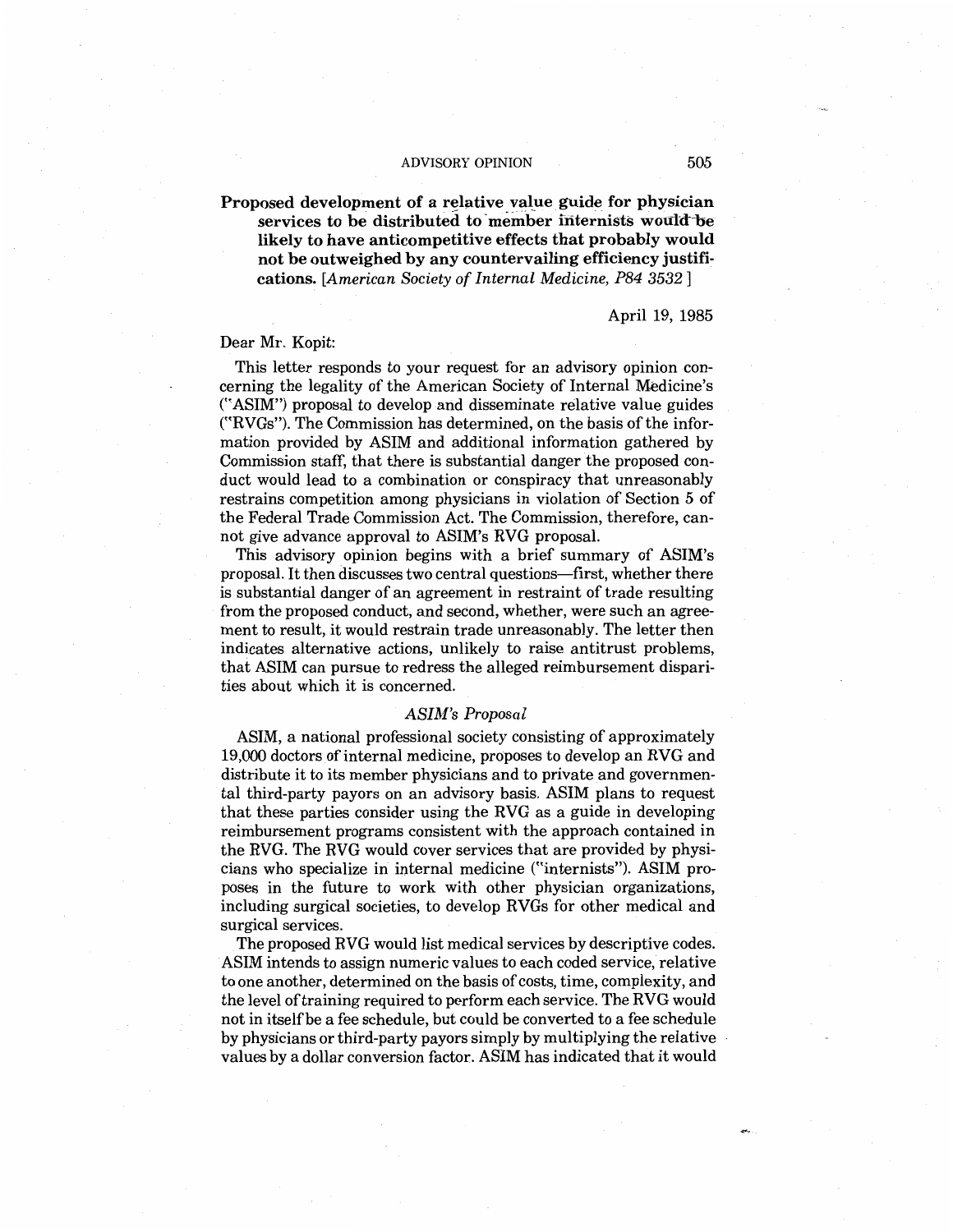## 506 FEDERAL TRADE COMMISSION DECISIONS

not provide conversion factors with its RVG; that the RVG and the other proposed aspects of ASIM's conduct would be voluntary and "advisory" in nature; and that there would be no explicit or implicit threats or coercion against physicians or third-party payors to induce them to use the RVG.

ASIM has stated that it wants to develop the RVG to redress an alleged disparity in reimbursement for "cognitive" and "procedural" services provided by physicians. According to ASIM, a high level of insurance reimbursement now encourages physicians to use and sometimes overuse costly ''procedural" services such as surgery, electrocardiograms, x-rays, and other technology-intensive services. At the same time, ASIM submits, relatively low levels of reimbursement discourage physicians from using more time-consuming "cognitive" services such as the diagnosis of patient health care problems, preventative education, and life style evaluation. ASIM's members are internists, most of whom· are chiefly engaged in primary care and the delivery of cognitive services. ASIM proposes to increase the relative value of cognitive services and decrease the relative value of procedural services to encourage use of more cognitive services and discourage overuse of procedural services. ASIM states that its RVG, if widely adopted, would reduce health care costs by creating incentives to substitute low-cost care for high-cost care. It further states that an increase in the relative amount at which cognitive services are reimbursed, as compared to procedural services, would encourage physicians to spend more time in personalized aspects of care and would provide new incentives for physicians to choose primary care specialties utilizing relatively large amounts of cognitive services.

ASIM plans to use the "Delphi technique" to reach consensus on the relative values to be assigned to each of the services commonly provided by internists. In separate mail surveys, representatives of internal medicine subspecialtyl organizations and two ASIM state affiliates would be asked anonymously to assign relative values to medical services on the basis of time, complexity, costs, and training. Median and average figures computed by ASIM based on the first round of responses would then be submitted to the same physicians to use in making a second round of responses. The process would continue until a consensus or as much uniformity as possible was reached. ASIM's Resource Cost Committee would then review the product of each of these survey determinations and determine relative values using the Delphi consensus-building technique. The resulting RVG would then be submitted to ASIM's Board of Trustees for approval or disapproval without modification.

ASIM also plans to send a "white paper" to physicians and third-

 $\frac{1}{2}$  Internal medicine subspecialties include cardiology, gastroenterology, allergy, endocrinology, hematology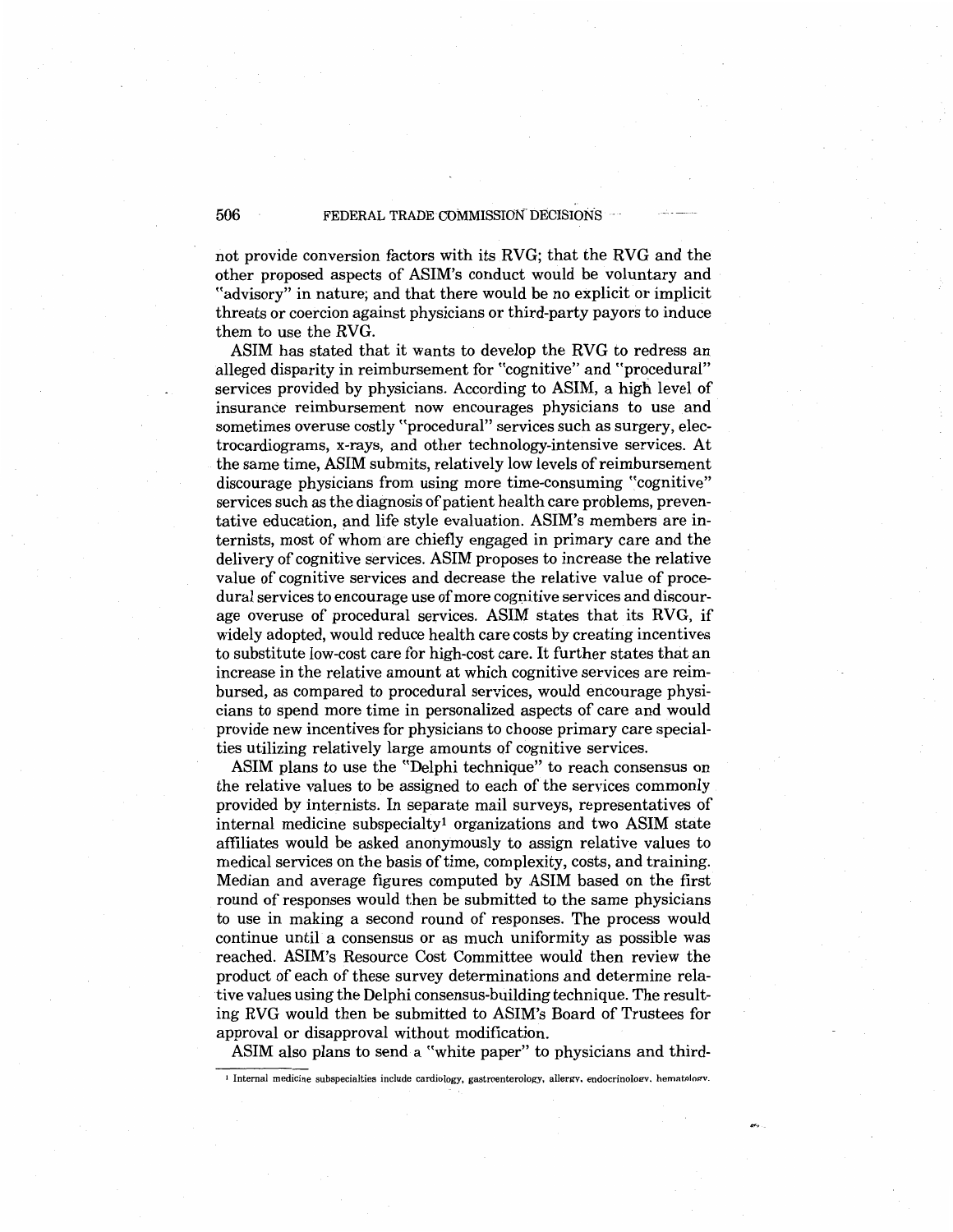party payors that would explain the cognitive/procedural reimbursement disparity and use of its RVG to reduce the disparity. It would also illustrate how to use the RVG to "change the reimbursement" structure from the current procedural service basis to a cost of resources basis.'' The stated purpose of the "white paper" would be to persuade and not to coerce.

## *Legal Analysis*

The antitrust issue raised by ASIM's proposal is whether it presents a substantial danger of an agreement that unreasonably restrains trade.<sup>2</sup> The threshold question in resolving this issue is whether there is danger of an agreement in restraint of trade. If there is a substantial danger of such an agreement occurring, the second question is whether there is a substantial danger that it would unreasonably restrain trade. The antitrust laws prohibit, of course, only those agreements that restrain trade unreasonably.<sup>3</sup>

## *Danger of Agreement in Restraint of Trade*

ASIM's adoption and dissemination of an RVG, as it proposes, could involve or facilitate two types of agreements in restraint of trade: (1) an agreement among ASIM, its members, and possibly other physicians to adhere to the RVG in determining charges for their services; and (2) an agreement between ASIM, acting on behalf of its members, and one or more third-party payors, possibly resulting from coercion, that the third-party payor(s) will adhere to the RVG in reimbursing physicians for covered services. The Commission concludes there is a substantial danger that the first type of agreement may occur; there does not appear to be a substantial danger of the second type of agreement.

With respect to the first type of agreement, if a professional association expressly or implicitly suggests or advises marketplace conduct on the part of its members or other competitors and the intent or likely consequence of the communication is that association members or others will concertedly or interdependently modify their behavior in the marketplace to restrain trade, both the professional association and the individuals so acting could properly be found to be parties to an agreement in restraint of trade.<sup>4</sup> In contrast, when an association provides information or advice to its members or others that could be

<sup>2</sup>The Commission discusses the antitrust risks of **ASIM's** proposal in terms of"substantial danger" because thi advisory opinion seeks approval for proposed future conduct, the precise nature and specific effects of which canno now be determined.<br> $^\mathrm{3}$  United States v. Standard Oil Co., 221 U.S. 1, 59–60 (1911).

<sup>3</sup>*UnitedStates v. Standard Oil Co.,* 221 U.S. 1, 59-60 (1911). 4 *See generally Interstate Circuit, Inc. v. United States,* 306 U.S. 208, 226-27 (1939) ("It was enough [for a unlawful conspiracy] that, knowing that concerted action was contemplated and invited, the[y] gave their adhe ence to the scheme and participated in it. Each ... was advised that the others were asked to participate; ea, knew that cooperation was essential to successful operation of the plan. They knew that the plan, if carried or would result in a restraint of commerce, which ... was unreasonable ... , and knowing it, all participated in t plan.").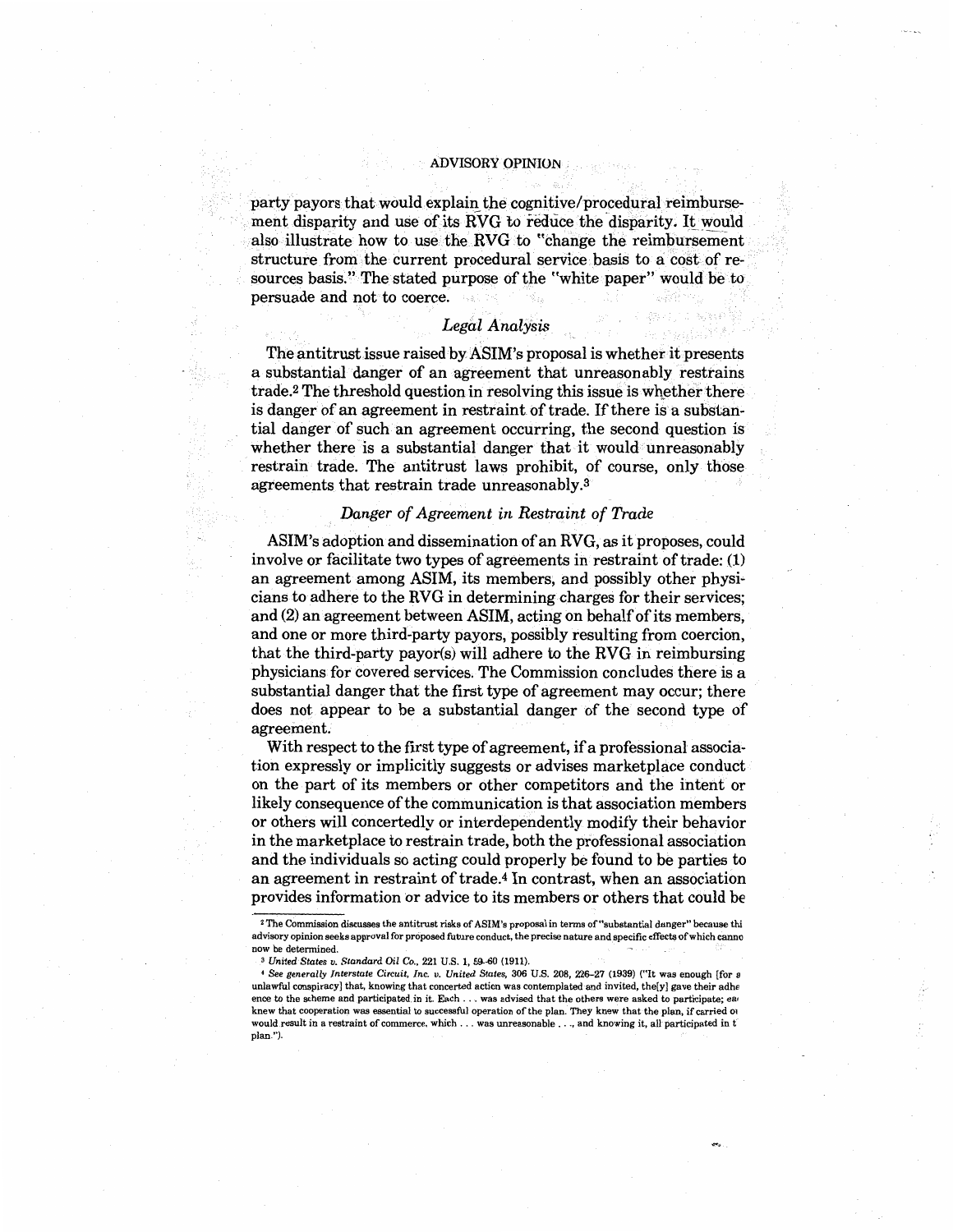## 508 FEDERAL TRADE COMMISSION DECISIONS.

used by its recipients unilaterally in the marketplace and it is neither intended nor likely that the communication will result in concerted, interdependent action to restrain trade, the association would probably not be found party to an agreement in restraint of trade.<sup>5</sup> In this matter, the substance and market context of ASIM's communications and physician actions in response to them would be critical in determining the existence of an agreement in restraint of trade.

Although any action by ASIM, an association of individual practitioners many of whom compete with one another, to develop an RVG would reflect an agreement to take that action, ASIM's development of an RVG, standing alone, would not constitute an agreement *in restraint of trade.* No one would be party to an understanding by which he or she is committed to any particular course of conduct in the marketplace. However, antitrust analysis of ASIM's proposal must be focused on the entire course of conduct planned by ASIM to determine whether the proposal is intended to or could be expected to involve or facilitate an agreement in restraint of trade.

Several factors indicate there is substantial danger that ASIM's proposed conduct would be intended to or would result in concerted, interdependent action by physicians *to adhere to the* R VG in pricing their services. Despite the disclaimers it would make in its distribution of the RVG, ASIM appears to be proposing implicitly to invite physicians to adhere to the RVG in determining their charges. ASIM plans to send members the RVG on a ''purely advisory" basis, leaving individual members "free to make independent fee decisions", with a ''white paper" that would ''illustrate 'how to' use the [RVG] to change the current reimbursement structure." The RVG would be prescriptive in nature, describing a set of pricing relationships that ASIM would be supporting as what *should* be. The RVG would be designed to *change* future market transactions with respect to physician charges and output. Such pricing information programs are more likely to result in agreements in restraint of trade than are exchanges ')f descriptive data, which merely describe or reflect historical or :urrent market transactions.6 Indeed, there is a danger that use of the :?.VG could lead to an agreement among physicians on a single conver- :ion factor to apply to each service on the RVG. Thus, the RVG could asily become the means for physicians in at least some communities ') coordinate a collusive pricing scheme.

Further, for a number of reasons there appears to be a substantial

<sup>;</sup> *See generally Monsanto v. Spray-Rite Service Corp.,* 104 S.Ct. 1464, 1471 (1984) (To find an agreement, "[t]here 1st be evidence that tends to exclude the possibility that the manufacturer and the nonterminated distributors re acting independently .... [T]he antitrust plaintiff should present direct or circumstantial evidence that .sonably tends to prove that the manufacturer and others 'had a conscious commitment to a common scheme igned to achieve an unlawful objective.'" (citation omitted)); *First Nat'l Bank v. Cities Service Co.,* 391 U.S. 253, -88 (1962) (the inference of a conspiracy does not logically follow in the absence of either direct conspiratorial lence or motive to enter a tacit agreement).

See *Goldfarb v. Virginia State Bar,* 421 U.S. 773, 781 (1975); *Maple Flooring Mfrs' Ass'n v. United States,* 268 563, 585-86 (1925).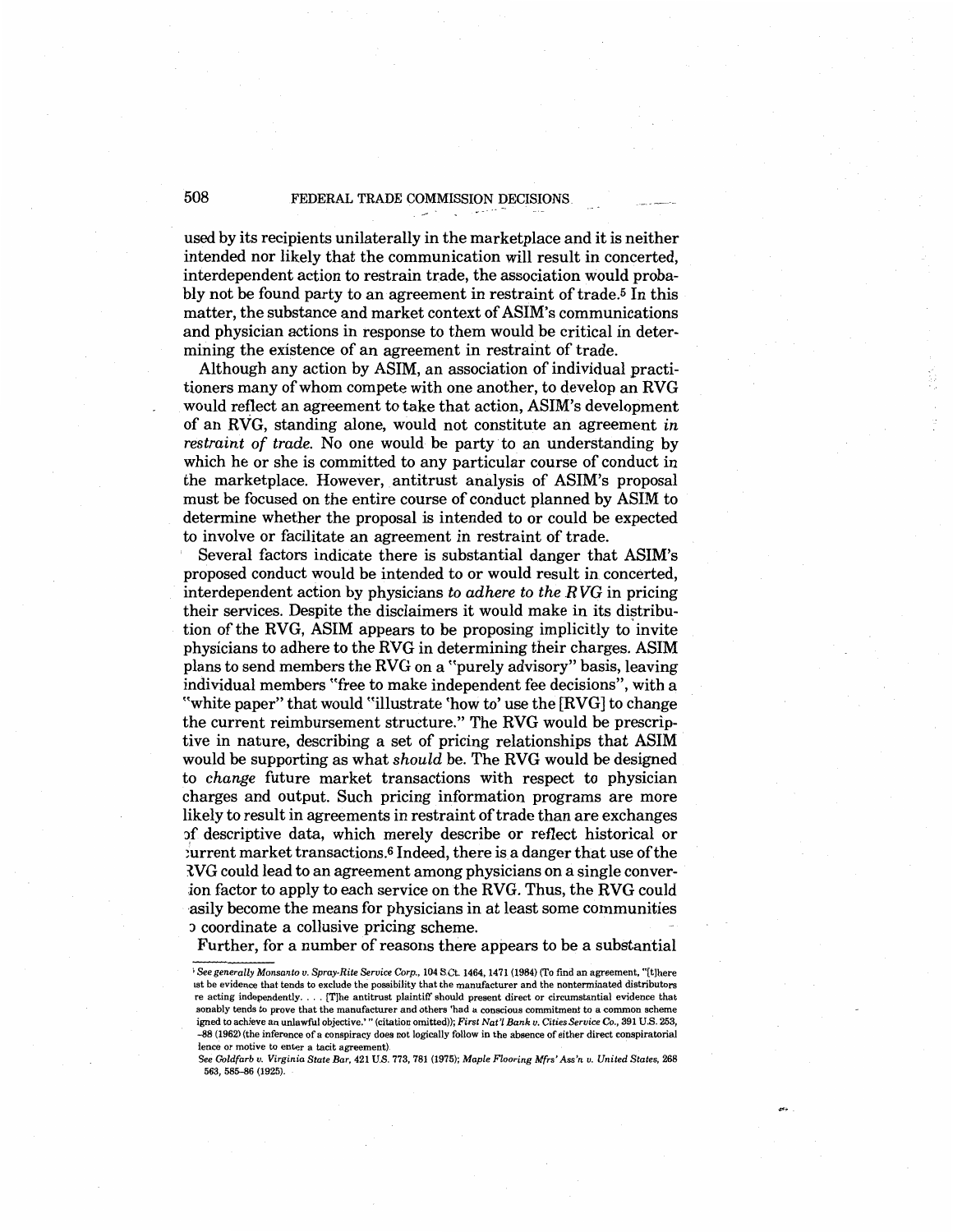$\eta$ I

danger that concerted adherence to the RVG by physicians in response to ASIM's invitation would be widespread. The invitation to use the RVG would emanate from a leading national medical specialty association and would presumably have the support of the other medical organizations that would have helped to build the "consensus" the RVG reflects. Concerted adherence to an ASIM RVG would appear more likely than if an independent outside organization were to formulate an RVG. Moreover, ASIM's invitation to adhere to the RVG would be attractive to the many primary care physicians who would benefit financially from increased reimbursement for cognitive services. Also, the RVG would be circulated in a form easity used by individual physicians in setting their prices. It would require only that the physician identify the appropriate code for each medical service rendered and apply a conversion factor he or she selects to each listed relative value to determine his or her charge for every service.

Widespread adherence to the RVG by physicians in local communities would likely be interdependent because it would probably not be in the economic self-interest of individual physicians to charge on the basis of the RVG unless they believe most competing physicians would be doing likewise. Physicians choosing to price in conformance with the RVG would likely do so to effect increases in the absolute level of their charges for cognitive services.<sup>7</sup> If only a few physicians were to increase their charges for cognitive services, insurers might refuse to pay the increased amounts on the ground that for each such physician, it reflected a fee exceeding the "usual and customary" charge of internists. In light of increasing competition at the primary care level, individual physicians considering adherence to the RVG would know that patients who were not fully reimbursed by insurance and who incurred higher out-of-pocket costs for cognitive services could over time go elsewhere for their medical care (e.g., to other private practice physicians or to health maintenance organizations). If most primary care physicians in an area adhered to the RVG, in contrast, insurers' "customary" screen levels would over time increase, likely resulting in higher reimbursement allowances. Patients would then have less incentive to seek, and could less easily find, a lower-cost provider. Thus, concerted or interdependent conduct by a very substantial number of physicians could succeed, and would probably be necessary to succeed, in raising the relative price level of cognitive services. If concerted conduct were not necessary, physicians concerned about the disparity identified by ASIM could address it unilaterally, and presumably already would have in their own

<sup>7</sup>Adherence to the RVG would likely require physicians to depart from their current fee schedules. It would be unlikely that physicians would voluntarily elect to conform to the RVG and choose conversion factors that would keep their prices for cognitive services at roughly their current levels and would result in reduction of their charges for procedural services.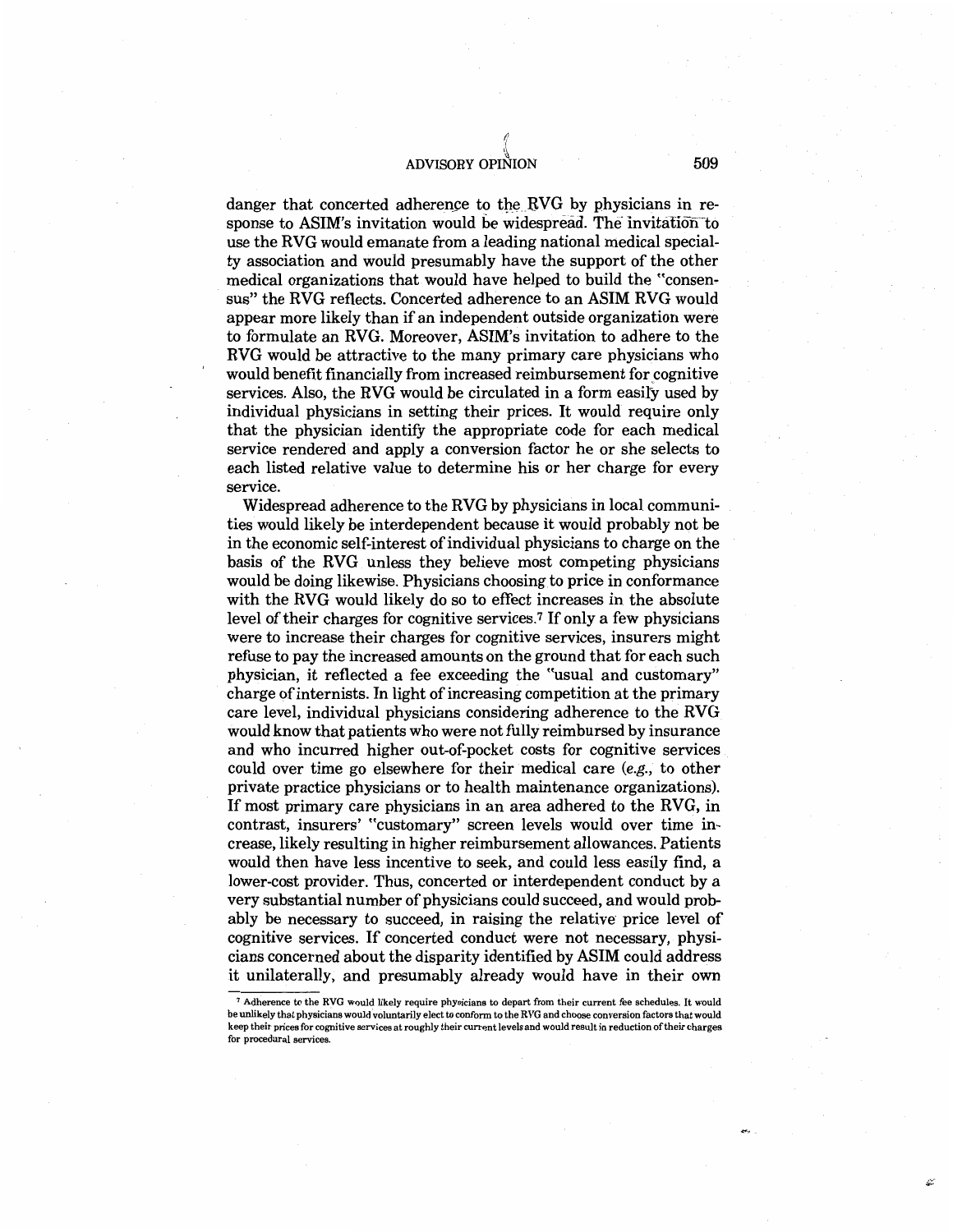## 510 FEDERAL TRADE COMMISSION DECISIONS

practices, by increasing charges for cognitive services. ASIM's likely knowledge that individual physicians probably could only effectively use the RVG interdependently, or concertedly, would help support a finding that ASIM contemplated a concerted response by physicians to its promulgation of the RVG.

Finally, to the extent third-party payor coverage "desensitizes" insured patients to price increases, concerted conformance to the RVG in an effort to raise charges for cognitive services would be more likely contemplated, attempted, and successful in the medical marketplace than restraints of trade in other market contexts in which consumers are more "price sensitive." If the RVG were adhered to by a substantial number of physicians, then "discounting" might not be as advantageous for physician competitors as it typically is for other competitors seeking to undercut higher charges resulting from collusion. As noted above, general adherence to the RVG would likely create a new range of "customary" charges, so that third-party payors would, as time passes, likely recognize and pay higher charges for cognitive services. In this event, even if some physicians did not adopt the RVG and charged lower prices for cognitive services, they might not be able to undercut effectively those adhering to the RVG because fees below those recognized as customary by insurers might not attract many insured patients away from other physicians. Patients with paid-in-full insurance coverage or only small co-payment obligations, who are treated by physicians whose fees are within the "customary" range, could have little, if any, monetary incentive to switch physicians.

The Commission recognizes, notwithstanding the foregoing discussion, that substantial arguments can be made against the likelihood that concerted adherence to the RVG would result from ASIM's proposed conduct. For example, physicians' different cost structures and diversity across the country in practice patterns and pricing relationships among various medical subspecialties may make it unlikely that physicians would reach a common understanding to utilize any single RVG. Also, the cost-containment practices of third-party payors would pose a major obstacle. Nonetheless, although the Commission cannot, in this advisory opinion context, predict that widespread concerted conformance to the RVG would necessarily result from its dissemination by ASIM, the available information on this specific RVG proposal indicates that this type of agreement in restraint of trade is a substantial danger.

ASIM also proposes to disseminate its RVG to insurers and other third-party payors and encourage them to adopt the RVG as a basis for their reimbursement structures. This conduct raises the question of whether ASIM's proposal may lead to the second type of possible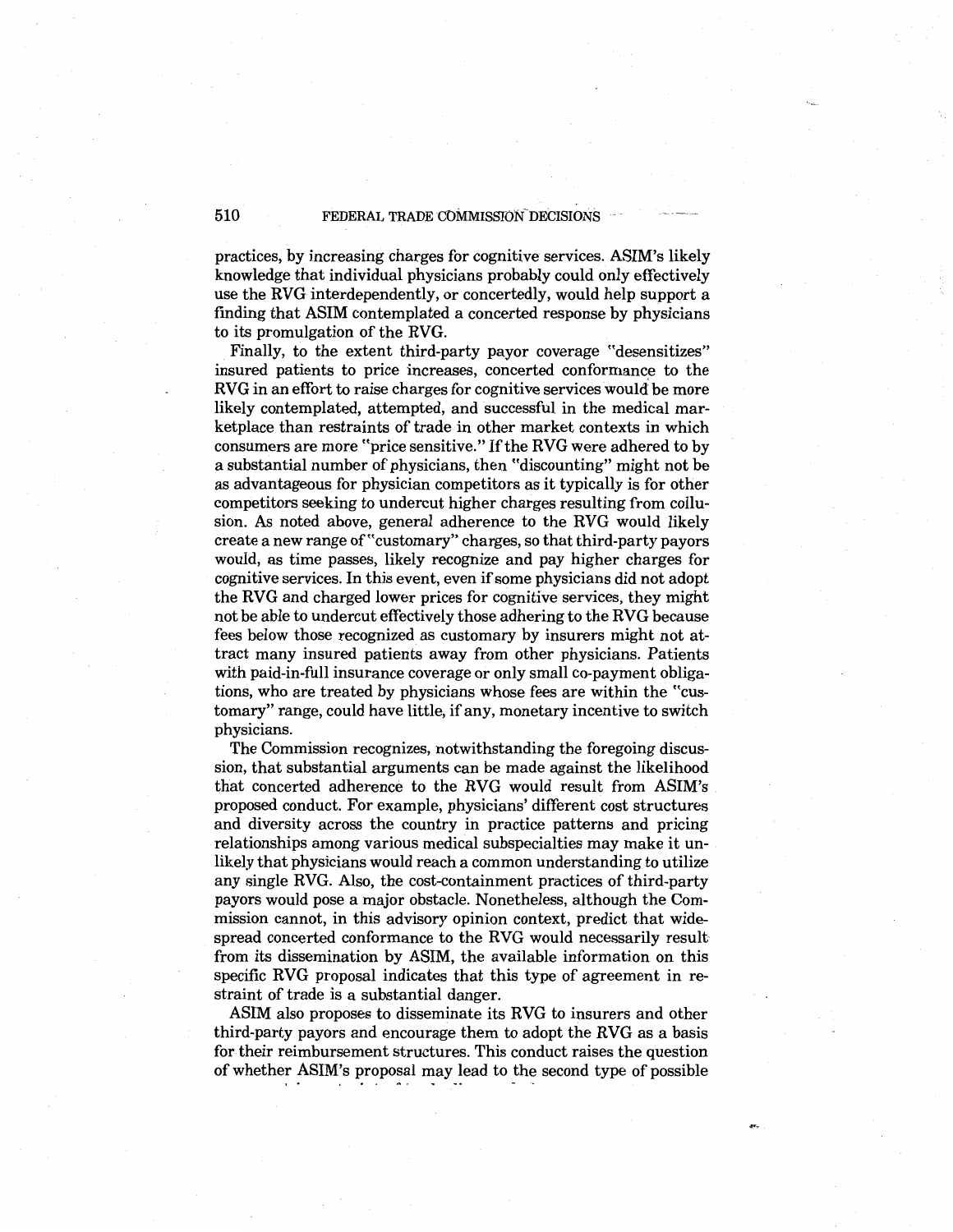tween ASIM, on behalf of its members, and third-party \_payors that such third-party payors will adhere to the RVG in their reimbursement systems. Such an agreement between ASIM and a third-party payor could lessen competition among ASIM's members over the terms of their dealings with the third-party payor. The Commission does not find a substantial danger that this type of an agreement would result from the proposed conduct.<sup>8</sup>

No agreement in restraint of trade involving ASIM occurs if a third-party payor decides to adopt an RVG as the basis for its reimbursement system, even if its decision results from discus§ions with ASIM, so long as the third-party payor's decision is a unilateral one, *i.e.,* is not the result of coercion by ASIM or of an *agreement,* coerced or voluntary, between ASIM and the third-party payor.<sup>9</sup>

In this regard, ASIM's request letter states that its discussions with third-party payors would be advisory and not coercive in nature. ASIM also states that it would not be acting as a common agent or in a representative capacity for its members in its dealing with thirdparty payors; rather it would simply seek to persuade third-party payors of the efficacy of reimbursement systems based on the RVG. Based on these representations and the absence of factors indicating serious risk in this regard, the Commission does not believe there is a substantial danger that ASIM will negotiate an agreement with, or coerce, third-party payors to use the RVG, so as to constitute an agreement in restraint of trade.lo

## *Reasonableness of Potential Agreement in Restraint of Trade*

Because the Commission has concluded there is a substantial danger that ASIM's proposed conduct would involve an agreement in restraint of trade among ASIM and physicians to concertedly adhere to the RVG, the remaining issue is whether such an agreement would *unreasonably* restrain trade and therefore be illegal. The Commission concludes that such an agreement would be inherently suspect, in light of its purposes and likely anticompetitive effects. The Commission further concludes that the likely anticompetitive effects of sue} an agreement probably would not be outweighed by any countervail

<sup>&</sup>lt;sup>8</sup> Because of the conclusion reached in this advisory opinion, it is not necessary to reach the question of wheth an agreement to adopt and promulgate an RVG by a medical society could result in an unreasonable restraint trade, even absent a finding of concerted adherence to it by physicians or an agreement between the medical soci, and any third-party payors.

<sup>9</sup>*See Virginia Academy of Clinical Psychologists v. Blue Shield of Va.,* 624 F.2d 4\_76, 483 (4th Cir. 1980), *c denied,* 450 U.S. 916 (1981); *Michigan State Medical Soc'y,* 101 F.T.C. 191,286 (1983) *("MSMS"); Monsanto,*  S.Ct. at 1471.

<sup>10</sup> ASIM's development of an RVG for dissemination to third-party payors, although not raising an appa substantial danger of agreement in restraint of trade between ASIM and third-party payors, could noneth, result in an agreement between ASIM and its members to adhere to the RVG. If ASIM were to develop an *:*  and support it in discussions with third-party payors, its members' knowledge of this action and the specif the RVG could result in concerted adherence to it for many of the same reasons stated above. Although evidentiary situation would be different, this conduct could raise antitrust risks like those resulting from , dissemination of the RVG to ASIM's members with encouragement to use it.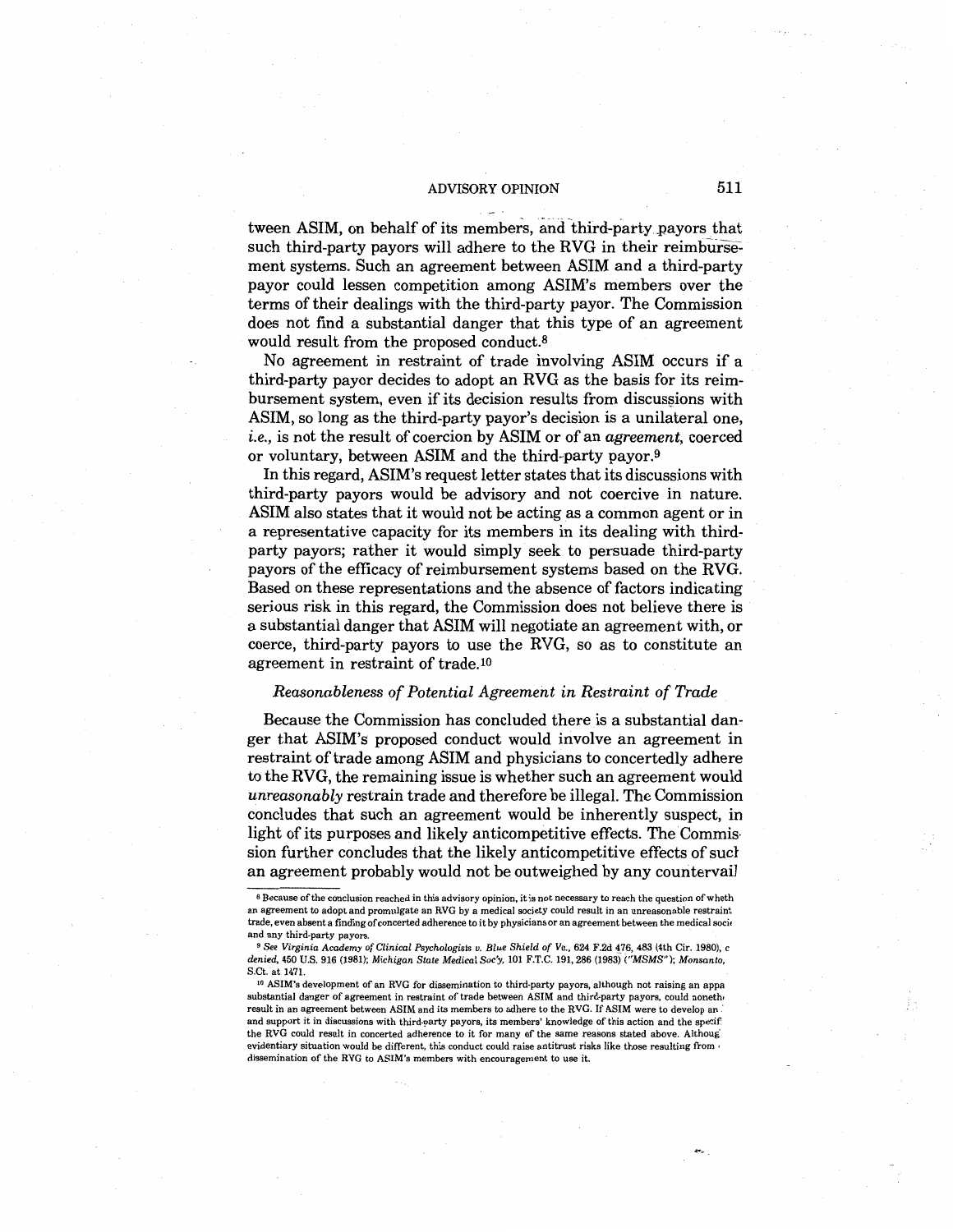## 512 FEDERAL TRADE COMMISSION DECISIONS

. .,- .

ing efficiency justifications that may flow from ASIM's proposed conduct. As a result, as is discussed below, an agreement among physicians to adhere to the ASIM RVG would be likely to restrain trade unreasonably. The Commission, therefore, cannot approve ASIM's proposed actions.

Naked horizontal agreements to restrict output or tamper with price are *per se* illegal. No elaborate inquiry into market power or actual effects is required for condemnation of such agreements under the antitrust laws, and insistence on the "need" in the marketplace for such arrangements cannot provide a defense.11 An agreement on precise fees is not required for a finding of illegality.<sup>12</sup> "Any combination which tampers with price structures is engaged in unlawful activity .... [T]o the extent that they raised, lowered, or stabilized prices they would be directly interfering with the free play of market forces."13 As the Supreme Court has recognized, "An agreement to pay or charge rigid, uniform prices would be an illegal agreement under the Sherman Act. But so would agreements *to raise or lower*  prices whatever machinery for price-fixing was used."14 Thus, an agreement to use a particular formula, like an RVG, could support a finding of illegal price-fixing,15 because "tampering with the means of setting prices is tantamount to tampering with reimbursement levels."16 Similarly, the Supreme Court has condemned as *per se* unlawful a horizontal agreement to fix only one element of price, such as credit terms.17

If an agreement encompassing promulgation and adherence to the ASIM RVG is found, the agreement would have purposes and likely ?ffects that under the foregoing precedent would condemn the agreenent as *per se* unlawful absent plausible efficiency justifications. The greement would tamper with market pricing structures, and pose a ~rious danger of higher prices, at least with respect to some medical !fvices, and other anticompetitive effects.

*izona v. Maricopa County Med. Soc'y,* 457 U.S. 332, 346 (1982) (quoting *Socony-Vacuum). See also MSMS,*  '.C. at 291.

*·ony-Vacuum,* 310 U.S. at 222 (emphasis added}.

*Morrison v. Nissan* Motor Co., 601 F.2d 139 (4th Cir. 1979} (regarding an automobile repair flat rate

\1S, 101 F.T.C. at 291.

*tlano, Inc. v. Target Sales, Inc.,* 446 U.S. 643 (1980).

*United States v. Socony-Vacuum Oil* Co., 310 U.S. 150, 218 (1940); *NCAA v. Board of Regents of University )klahoma,* 104 S.Ct. 2948, 2960, 2965 (1984).

*Per se* condemnation has been deemed appropriate even when 1} suggested prices were used by a trade ciation's members only as a "starting point" for individual negotiations and price competition continued, *wuth Dealers Ass'n of N. Cal. v. United States,* 279 F.2d 128, 132 (9th Cir. 1960), and 2) there were no sanctions 1st members not adhering to the suggested prices and suggested prices in fact were not strictly adhered to embers, *United States v. Nationwide Trailer Rental Sys., Inc.,* 156 F.Supp. 800, (D. Kan.}, *aff d per curiam,*  · .S. 10 (1957). In regard to "advisory" price schedules possibly supporting a finding of agreement in restraint de *compare* dictum in *Goldfarb,* 421 U.S. at 781 (1975} ("[a] purely advisory fee schedule issued to provide ines ... without a showing of an actual restraint on trade, would present us with a different question") *with l States v. National Ass'n of Real Estate Bds.,* 339 U.S. 485, 488-89 (1950} (in regard to a "non-mandatory" hedule, "[s]ubtle influences may be just as effective as the threat or use of formal sanctions to hold people ''}.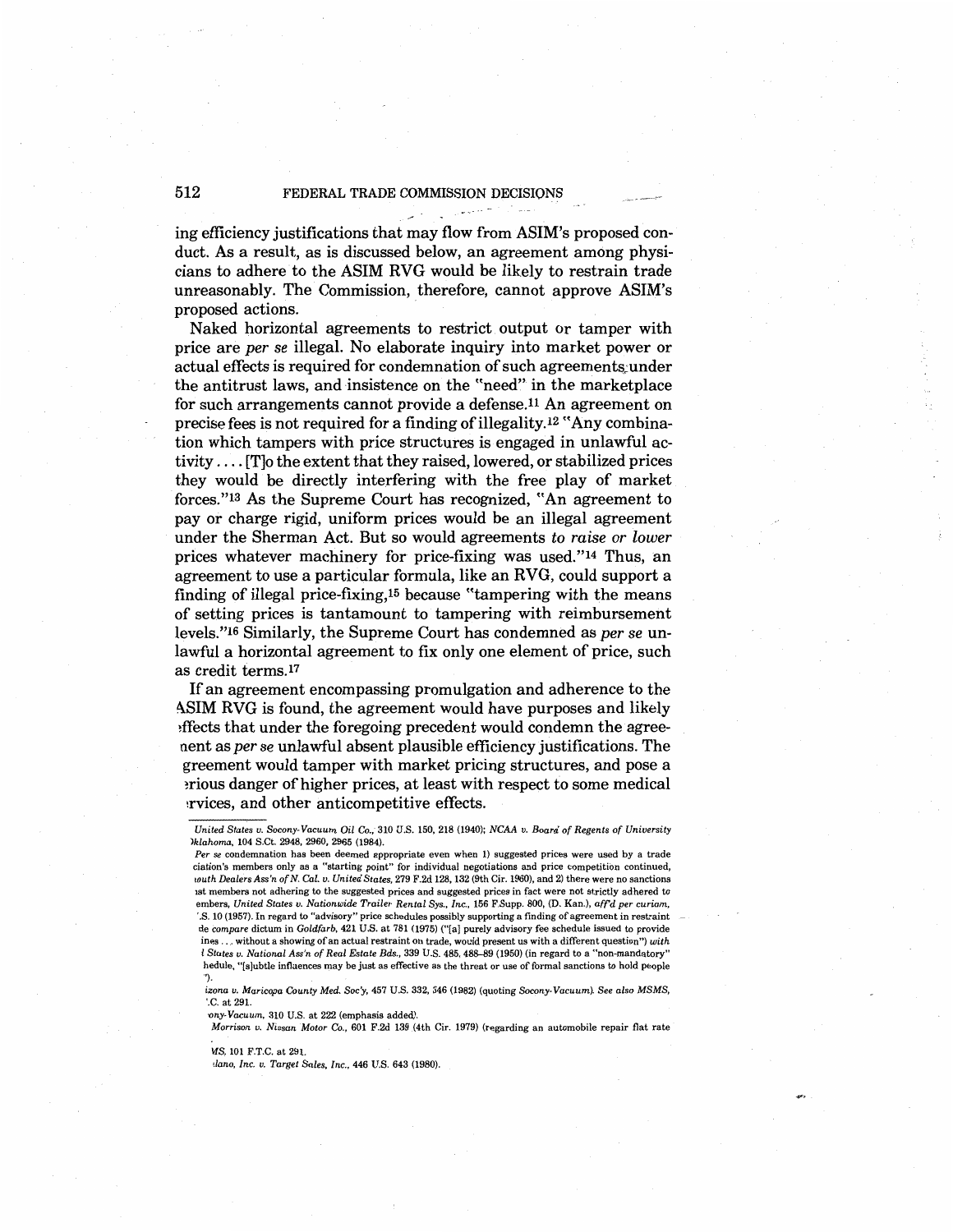First, the agreement would tamper with the market's pricing structures by locking competing physicians into use of a particular pricing formula, if not uniform prices. It would fix the relationships among each physician's prices for different services, so that ratio would not depend upon the production costs or quality of each physician's service, nor on the degree of demand he or she faces for various services.

Second, use by physicians of the proposed RVG would apparently be designed to achieve, and would likely result in, payment and reimbursement for cognitive services at higher absolute levels than prevail currently. It can be inferred from ASIM's own statements that ASIM's purpose in developing the RVG includes raising prices for cognitive services *on an absolute basis* as well as on a relative basis. Examples include an ASIM resolution in 1983 stating: "Resolved, that in ASIM's campaign to reduce the discrepancy in reimbursement between cognitive and procedural services, the Board of Trustees continues to actively promote *enhanced reimbursement* for cognitive services .... "18 In proposing in 1982 that the Department of Health and Human Services adopt an RVG demonstration project, ASIM stated, *''A* new schedule of allowance providing for *increased reimbursement* for internist's cognitive services would be created."19 Moreover, ASIM very likely knows that its members would have every incentive to use the RVG to increase the absolute level of their prices for cognitive services. As noted above, physicians who voluntarily convert their current fee schedules to the new ASIM RVG wouid be unlikely to adopt a conversion factor that would result in lower prices for procedural services and no increase in their cognitive services charges. The effect of widespread use of the ASIM RVG by physicians to bill higher fees for cognitive services, even without the RVG's explicit adoption by third-party payors, would likely be incorporated into third-party payors' physician fee profile data for computing usual, customary, and reasonable charges and raise third-party payors' reimbursement levels for cognitive services.

Third, a "fragmentation" phenomenon of new billing categories being created has apparently arisen with use of some other RVGs and could in the instant case result in increases in overall billing charges For example, a study of the California Medical Association RVG cor eluded that more detailed and fractionalized RVG descriptive cod, resulted in overall increases in payments to physicians.20 Here, the· is some danger, for example, of ASIM's RVG providing for m charges by procedure-oriented physicians for cognitive aspects of s, vices, when patients were previously charged only for a procedu

<sup>18</sup>**ASIM,** *Reference Committee B Report, 1983 House of Delegates* **<sup>4</sup>**(emphasis added). 19 ASIM, *Proposal for a Demonstration Project* 3 (Oct. 1982) (emphasis added).

<sup>20</sup>Sobaski, *Health Ins. Statistics,* USDHEW, *Effects of the 1969 California Relative Value Studies on* Cr *Physician Services Under SMI,* Pub. No. (SSA) 75-11702 (June 20, 1975), at 5; *see also* Urban Institute, *Alter Methods of Developing* a *Relative Value Scale of Physicians' Services: Year End Report* 7-8 (1983) (" *Institute Study").*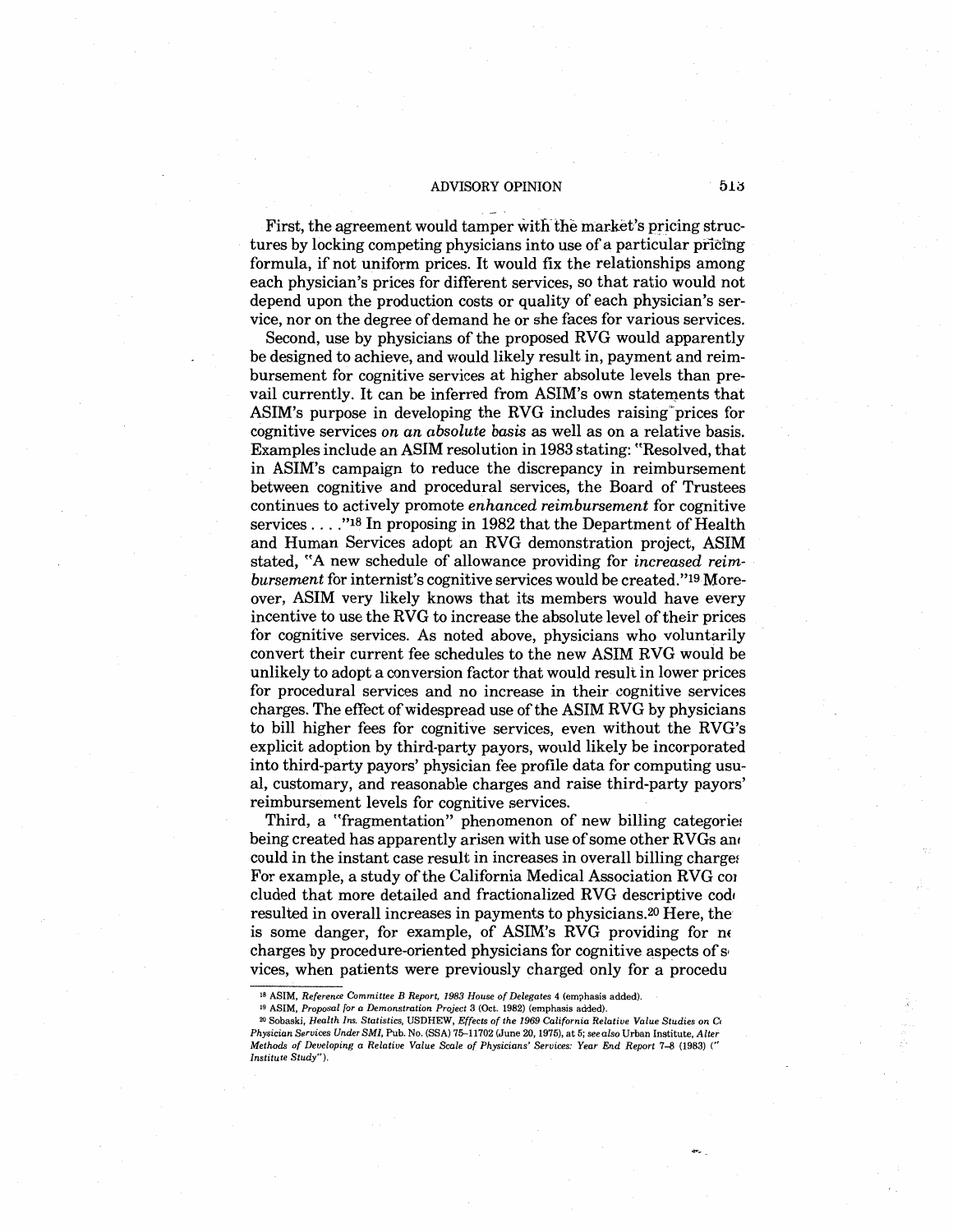Such a tendency in the ASIM RVG could arise in the evolution of the "consensus" needed among both cognitive and procedure-oriented physicians for the RVG's contents.21

Fourth, widespread adherence to the RVG could also tend to stabilize prices artificially. Such a phenonemon could be in contrast to the stability of price one might expect in a competitive market in which homogeneous, fungible goods are sold. The price relationships of different services, and possibly absolute prices as well, $22$  would be stabilized to a degree not already effected by third-party payment and without regard to differences in the quality of each physician's services or his or her efficiency.

Fifth, the RVG may also facilitate direct price fixing. In the absence of an RVG the difficulties in forming a consensus among physicians on a fee schedule would involve deciding which services to include in a price-fixing agreement and agreeing on what value each service should have in relation to another. Agreement on a full-blown fee schedule would be facilitated by adherence to the RVG and would involve additional agreement only on a conversion factor. Although ASIM has disclaimed any intent to encourage such conduct, agreements among physicians to use a particular conversion factor with an RVG can arise. Agreement on conversion factors does not appear to be a part of ASIM's plan nor an inevitable result of it, but it is a possible result of ASIM's conduct, particularly in subspecialties at local levels.

Finally, in addition to affecting price, concerted adherence to \.SIM's RVG would also appear to fix or restrict output of certain ervices, also a type of agreement that can be *per se* illegal.23 ASIM's tated intent is to change the mix of cognitive and procedural services ~livered by internists, if not all physicians, through change in reim-1rsement levels. ASIM's proposal apparently contemplates a reducm in the output of procedural services, and could, depending on the tpact on demand of any significant price increases for cognitive ·vices, reduce output of cognitive services.

3ecause of its apparent purpose to raise price levels for some ser- ~s and the substantial danger of anticompetitive effects on price

*A,* 104 S.Ct. at 2948; *National Macaroni Mfrs. v. FTC,* 65 F.T.C. 583 (1964), *aff* d, 345 F.2d 421 (7th Cir.

<sup>?</sup>e *Am. Med. News,* Nov. 23/30, 1984, at 30, col. 3 (surgical society official quoted as stating there is "cognition OR [operating room] too"); *see also Am. Med. News,* Oct. 14, 1983, at 14, col. 1 (surgical society official quoted ing "surgeons use cognition before, during and after surgery"; physician quoted as stating that "resistance" {eons to concept of reducing cognitive and procedural services disparity began to "disappear" in state 1 society when internists explained to surgeons that, "because of the reimbursement bias," "surgeons do · cognitive consultations that they have to consider throwaways" or "time lost").

empirical study suggests that RVG use is associated with less fee dispersion, although not necessarily fees. B. Eisenberg, *Information Exchange Among Competitors: The Issue of Relative Value Scales for*  :ns' *Services,* 23 J.L. & Econ. 441, 457-58 (1980). The study's data were not sufficient to indicate whether ction in dispersion reflected more efficient market performance, or a possibly unwarranted trend toward ized prices by physicians offering differing quality service. The study did find a positive association RVG use and higher prices, but the association was not statistically significant.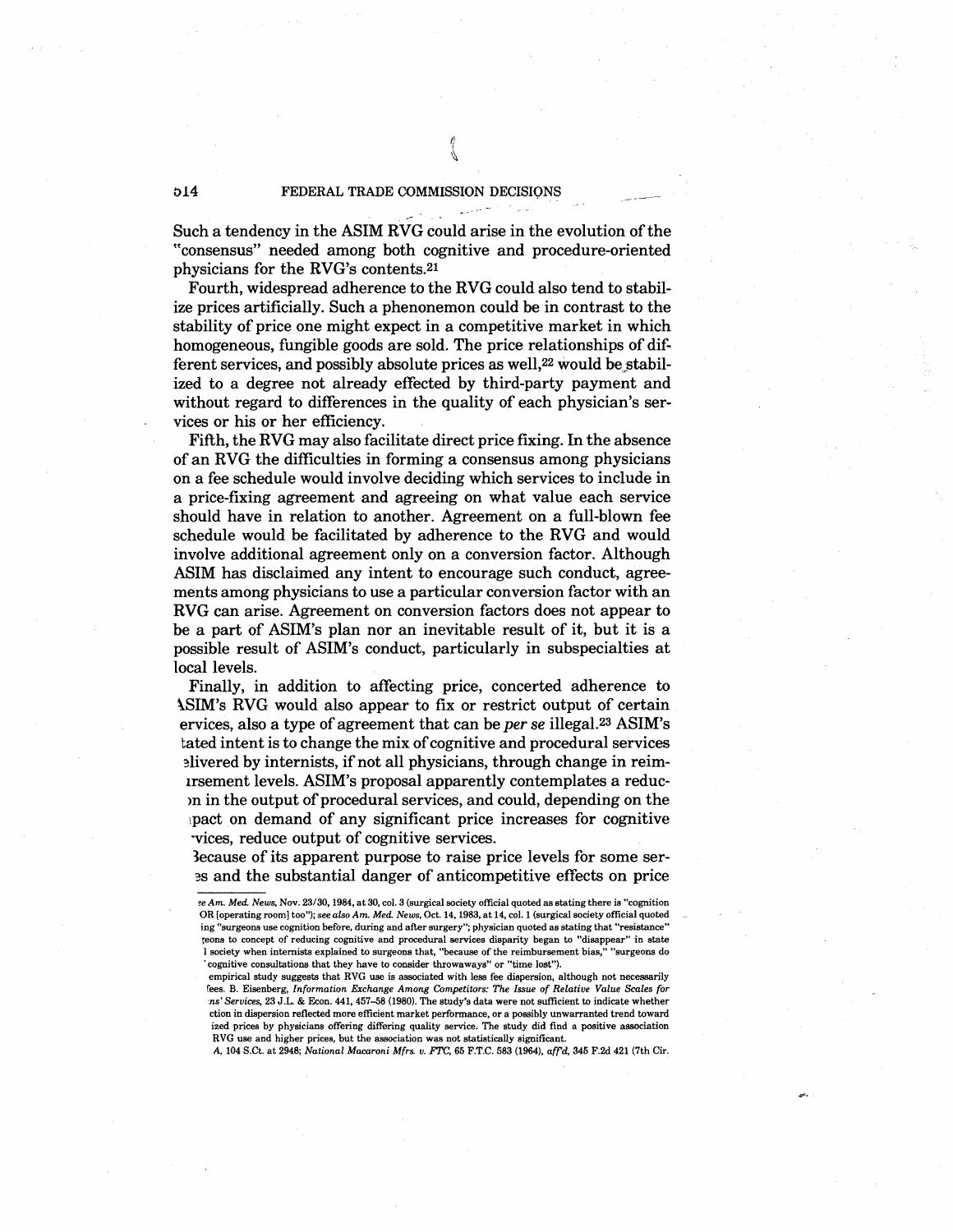and output, the agreement to adhere to the RVG that could result from ASIM's proposal would be inherently suspect or *prima facie* anticompetitive. Such an agreement would not be condemned outright under the *per se* rule as a naked restraint of trade if a plausible procompetitive efficiency rationale existed for it, but the burden would be on ASIM to establish justifications legitimizing the agreement.24 If ASIM established procompetitive efficiency justifications, they would then be weighed against the anticompetitive effects of the conduct to determine net competitive effects. If such justifications were not shown to be valid, the *prima facie* anticompetitive or inherently suspect conduct in question would be condemned without further proof of anticompetitive effects.25 This method of analysis can be deemed a truncated, quick-look, or limited rule of reason analysis.26

Showing adequate justification for concerted promulgation and adherence to ASIM's RVG would be particularly critical given the power of ASIM and those physicians, both ASIM members and others, who might concertedly use the RVG to effect significant changes in the marketplace. ASIM membership includes 19,000 physicians, a significant portion of the nation's 63,000 internists. The Commission understands that ASIM also has the support of at least 12 other physician organizations in its effort to make cognitive services reimbursement more ''equitable." Concerted action by physicians who are members of these organizations to adhere to the RVG would likely have a substantial effect on the marketplace. In addition, primary care physicians who are not members of these organizations might also be attracted to the ASIM RVG because use of it would be in their financial interest. Finally, future proposed ASIM RVG activity encompassing all physician services could command widespread, acrossthe-board adherence by physicians in all specialties.

<sup>24</sup>*NCAA,* 104 S.Ct. at 2967; *cf. MSMS,* 101 F.T.C. at 291; see *generally* Brunet, *Streamlining Antitrust Litigation By "Facial Examination" Of Restraints: The Burger Court And The Per Se* - *Rule Of Reason Distinction,* 60 Wash. L. Rev. 1 (1984).

<sup>26</sup>*See, e.g., General Leaseways v. National Truck Leasing Ass'n,* 744 F.2d 588, 595-96 (7th Cir. 1984} (prelimim injunction); Brief for the United States as *Amicus Curiae* in Support of Affirmance, NCAA at 9-12. In refere! to the quick-look rule of reason, "[s]easoned antitrust lawyers recognize that the threshold facial examinatio not that novel and is entirely consistent with older landmark cases. *United States v. Addyston Pipe and Steel*  evidences the historical foundation underlying the quick look method." Brunet, *supra* note 24, at 22. Even full-blown rule of reason analysis were the appropriate mode of analysis for an agreement encompassing conce adherence to ASIM's RVG, the apparently anticompetitive purposes and potential effects discussed above, anc' likelihood that ASIM members and other physicians collectively using the RVG could exercise market pow, discussed below, would very likely make out a *prima facie* case, once established in an evidentiary record. *A*  would then, as in a truncated rule of reason analysis, have to proffer evidence showing procompetitive effe, greater or at least equivalent weight.

<sup>25</sup>*United States v. American Soc'y of Anesthesiologists, Inc.,* 473 F.Supp. 147 (S.D.N.Y. 1979) ("ASA"), cited by ASIM, warrants discussion. In that case, the court rejected the. Department of Justice's contention that *ASA*  committed a *per se* violation of the Sherman Act through its dissemination of an RVG for anesthesia services and found no violation under the rule of reason. The *ASA* case was tried solely on a *per se* theory so there was no fu~ exposition of possible anticompetitive effects. The court, in fact, found no agreement to adhere to the RVG wit the purpose or effect ofraising or stabilizing price, *ASA* at 159, and instead found that ASA had not "encourage<' anyone to use its RVG. No evidence was cited showing any intent on the part of ASA to achieve an increase ' fee levels. *ASA* at 159-60. The court also emphasized that delivery of anesthesia services is somewhat unique medical practice-little or no contact with patients prior to surgery and virtually 100 percent insurance covera of fees. *Id.* The present matter differs significantly in these respects.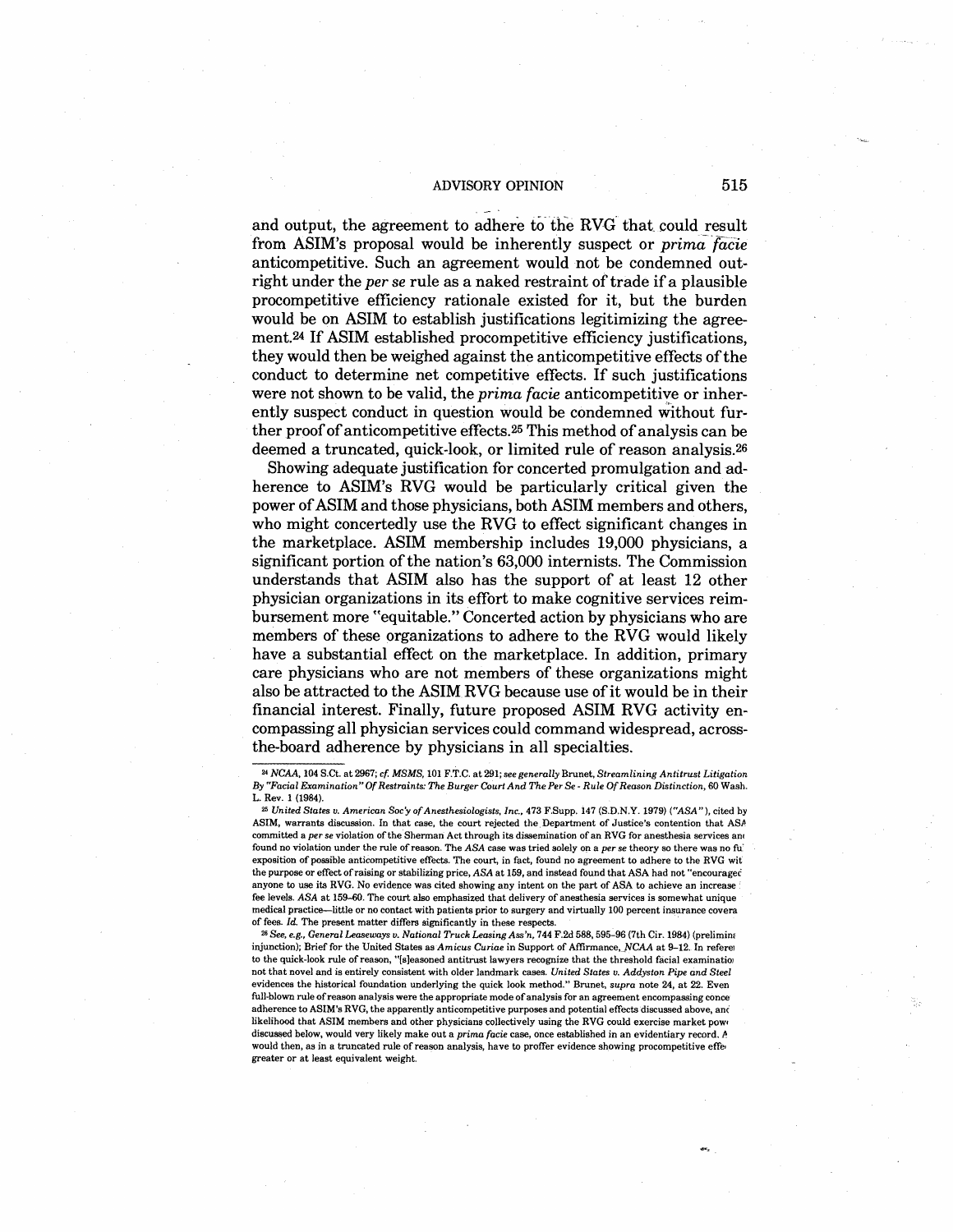#### **U.10** FEDERAL TRADE COMMISSION DECISIONS

ASIM's stated justification is essentially that imperfections in the insurance payment system for reimbursing physicians have created "wrong incentives," *i.e.*, a high level of reimbursement for costly technological and procedural services, which encourages overuse and more expensive medical care, and a low level of reimbursement for cognitive services, which discourages their use. ASIM further claims that redressing the reimbursement disparity between procedural and cognitive services through its proposed RVG would encourage greater use of more personalized cognitive services and provide new incentives for more physicians to choose primary care specialties. ASIM claims that its proposed RVG, besides influencing physicians to better meet the public's overall health needs, would be designed to reduce health care costs.

ASIM's purported objective—a lower-cost medical services marketplace, with concomitant health benefits to patients-is laudable. However, that objective would not provide a cognizable justification or defense under the antitrust laws for an agreement to supplant determination of prices by market forces on the ground that prevailing prices were not at a level the parties to the agreement believed was optimal for them or society.27 In *Professional Eng'rs,* the Supreme Court confirmed that activities of professional societies are subject to the traditional antitrust test of reasonableness-"whether the challenged agreement is one that promotes competition or one that suppresses competition"—and may not be defended on the ground that the special characteristics of professional services markets make com- ?etitively determined prices undesirable.

The difficulties in recognizing the availability of such a defense for m agreement to adhere to the ASIM RVG are illustrated by the issues hat would have to be resolved to determine its validity. A principal 1ctual issue would be determining the accuracy of ASIM's claim that ricing levels and output in the medical services marketplace are not ; appropriate levels. If such nonoptimal performance is proven, one )uld then have to determine whether the results of the conduct in .estion would be improvement or worsening of the market. A court ght well have to assess the likely result of physicians forming and ing upon a subjective consensus judgment, based on cost and other tors, of what pricing relationships would prevail in the market the market working properly. This inquiry would be akin to the ulatory determination of a public utility commission and would go ond any inquiry undertaken in prior antitrust cases. Indeed, to mpt to resolve empirically whether competition and consumers Id ultimately be served or harmed by concerted agreement on a ing formula would require an inquiry that courts have long es*red* in antitrust cases—*i.e.*, to "set sail on a sea of doubt" seeking

*National Soc'y of Prof. Eng'rs v. United States,* 435 U.S. 679, 688, 692 (1978).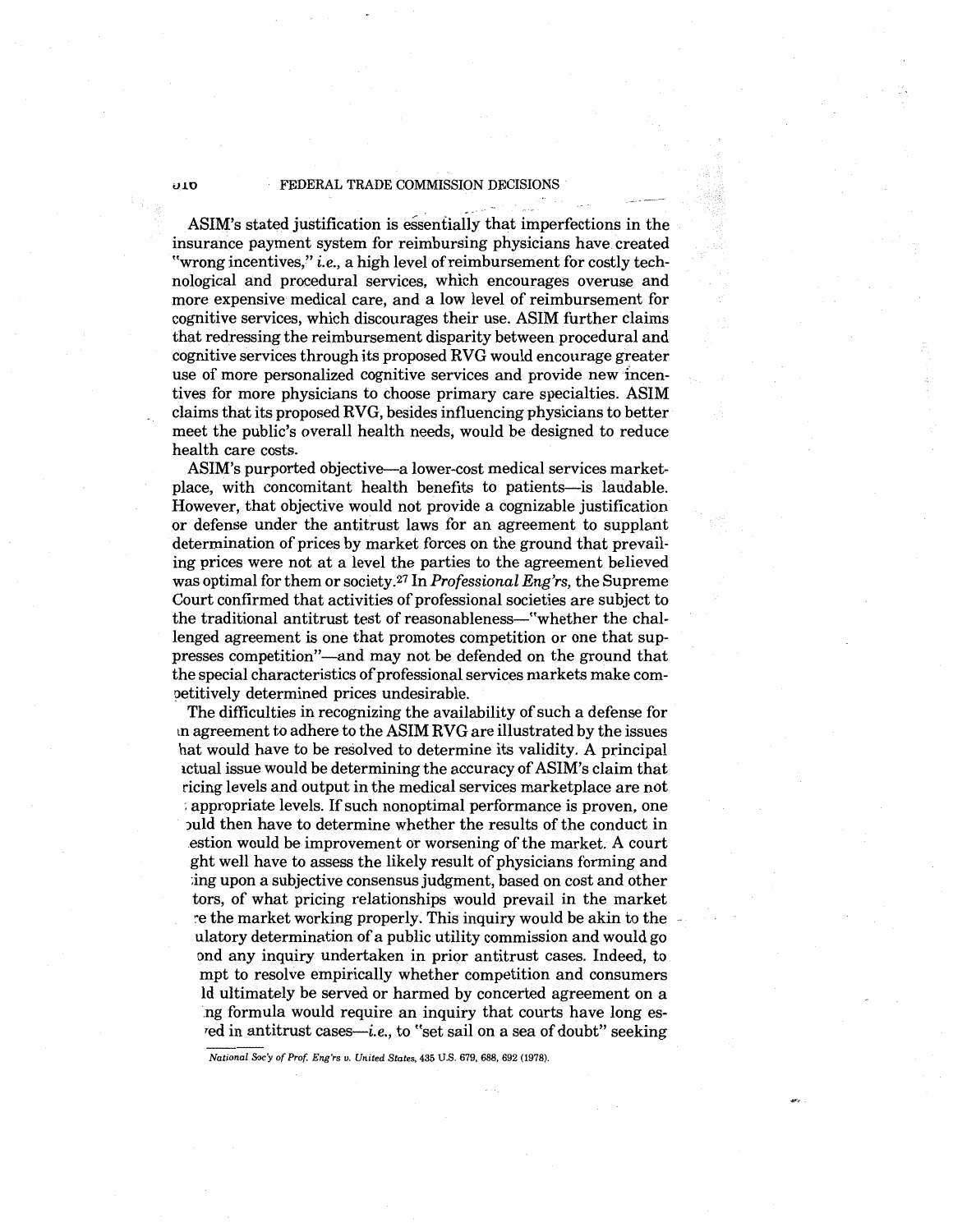#### ADVISORY OPINION **0.1,**

to decide "how much restraint of competition is in the public interest, and how much is not," with the court trying to assess the reasonableness of the prices charged.28 Also, even if it were demonstrated that the market changes ASIM proposes would in fact produce prices and output at a more optimal level in the immediate short term, they could over time produce unreasonable prices and output, with it being virtually impossible to police the ongoing effects of such concerted use of ASIM's pricing formula.29

Even if a defense by ASIM premised on the appropriateness of agreed-upon changes of industry pricing structures and output levels were legally cognizable as an efficiency-enhancing device, it is doubtful that ASIM could successfully establish, on the facts, that market performance would improve through its proposed conduct to a closer approximation of optimal market pricing. For example, ASIM's proposal may drive up those prices that are now close to or at a competitive level, while leaving largely undisturbed prices for procedural services that may be reimbursed excessively. It is possible that market forces may be permitting above-optimal prices for procedural services, while keeping the prices of cognitive services at approximately optimal levels.30 If so, ASIM's efforts could raise cognitive service prices above competitive levels. Thus, if it enhanced reimbursement for cognitive services, concerted adherence to ASIM's proposed RVG could distort the market to a point even further from optimal competitive performance than now exists.

There is certainly no assurance that the price of procedural services will be reduced by the ASIM RVG in the long run. ASIM's efforts to reduce the reimbursement disparity between procedural and cognitive services have reportedly met with concern from representatives of some internal medicine subspecialty groups whose members engage more heavily in procedural services. These groups reportedly do not object to increasing reimbursement for cognitive services, but question a decrease in reimbursement for procedural services.<sup>31</sup> It is very possible that, once consensus on the RVG is reached, use in the market of the relative values accorded different services would resu} in increases in reimbursement for cognitive services with little or n decrease in reimbursement for procedural services. Moreover, 1 reach consensus among physician representatives with divergent i

<sup>28</sup>*United States v. Addyston Pipe* & *Steel* Co., 85 F. 271, 283-84, 291 (6th Cir. 1898), *affd* as *modified,* 175.l 211 (1899). *See* also *MSMS;* 101 F.T.C. at 293.

<sup>&</sup>lt;sup>30</sup> Market forces that may be restraining the price of cognitive services to a greater degree than proced services could include better consumer knowledge of what a "fair" price is for cognitive services; more activ effective consumer involvement in determining whether and when to seek primary care services; a gr, proportion of out-of-pocket costs for patients receiving cognitive services because of the terms of insu: coverage; the growth of ambulatory care centers that have extended hours; and growing competition frorr physician health care providers. *See, e.g.,* **AMA** Council on Med. Service, *Effects of Competition in Medicin*  J. A.M.A. 1864 (Apr. 1983); ASIM, *Reimbursement for Physicians' Cognitive and Procedural Services: A Paper* 1 (Jan. 1981).

<sup>31</sup> *See, e.g., Am. Med. News,* Oct. 14, 1983, at 14, col. 1.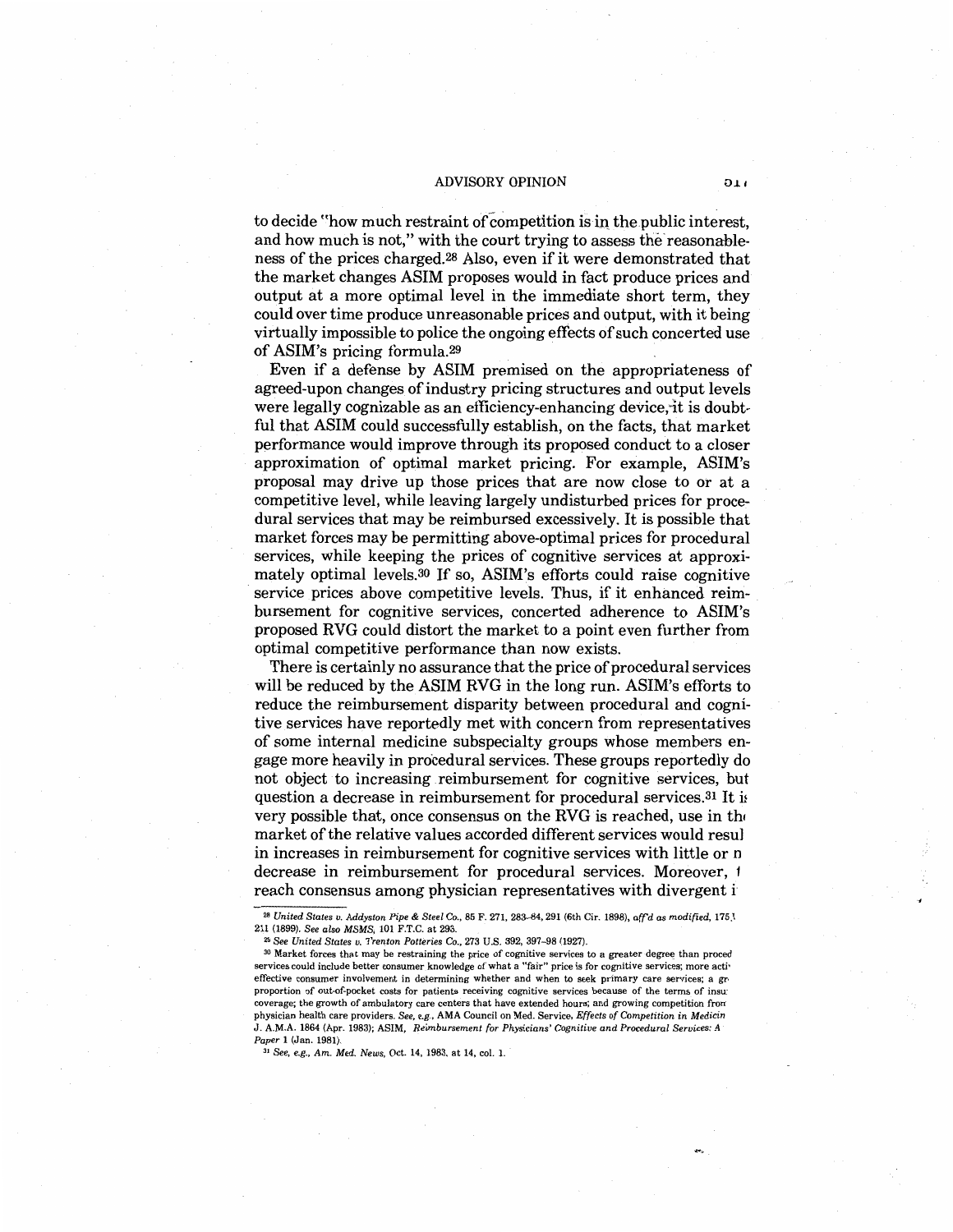terests, compromises might result in identification of new cognitive services, not previously billed for, that procedural service oriented physicians can bill to insurers and patients.32

In addition, ASIM's implicit prediction that physicians would switch to providing more cognitive instead of procedural services and thereby contain health care costs is speculative. Even if some switching did occur, would it be enough to offset any increase in the price of cognitive services so as to lower overall health care costs? Would the resulting output be more beneficial to consumers than the current one? These questions demonstrate the risk inherent in permitting price and output mix to be determined or redirected by private agreement among competitors who have a stake in the outcome.<sup>33</sup>

Finally, the means ASIM plans to use to develop its RVG highlights some of the dangers. ASIM proposes to derive appropriate relative values through a "consensus" building process--polling physicians by means of the Delphi technique. A recent study on the pros and cons of various relative value guide alternatives prepared for the Department of Health and Human Services, noted that if the Delphi technique is used, the representational nature of the polled group is critically important.34 Physicians "would have a financial stake in the outcome of the RVS determinations and thereby have a substantial conflict of interest if empanelled to determine an RVS."35 The study explains:

ro the extent that various goals of an RVS would be encouraged as part of a group lecision process, e.g., [the goal of] more adequately reward[ing] cognitive services, the rocess becomes less that of finding a solution and more that of achieving the most olitically acceptable choice. The findings of research on formal, group decision-making •r problem solving tasks [showing the potential efficacy of such efforts] are unlikely be valid for group choice tasks in which participants have a stake in the outcome '.d no objectively correct solution exists. *Id.* 

,r this and the other foregoing reasons it is not at all clear that 1certed use of the ASIM RVG would achieve the cost reductions and 1eficial public health policy results ASIM has projected;

)ther possible justifications are also unlikely to provide an adette ground of defense. Widespread adherence to a single RVG could vide a common benchmark for physician pricing. Arguably, this d facilitate enhanced price competition and comparison shopping ng physicians by consumers and health plans on the basis of the rent conversion factors used by physicians. Some procompetitive fits of this sort could conceivably result from standard adherence ,ingle RVG, but it is entirely speculative how substantial those

*<sup>;</sup>upra* p. 12.

A, 104 S.Ct. at 2948.

oson, *Group Decision-Making Methods,* in *Urban Institute Study, supra* note 20, at 123. ; 121.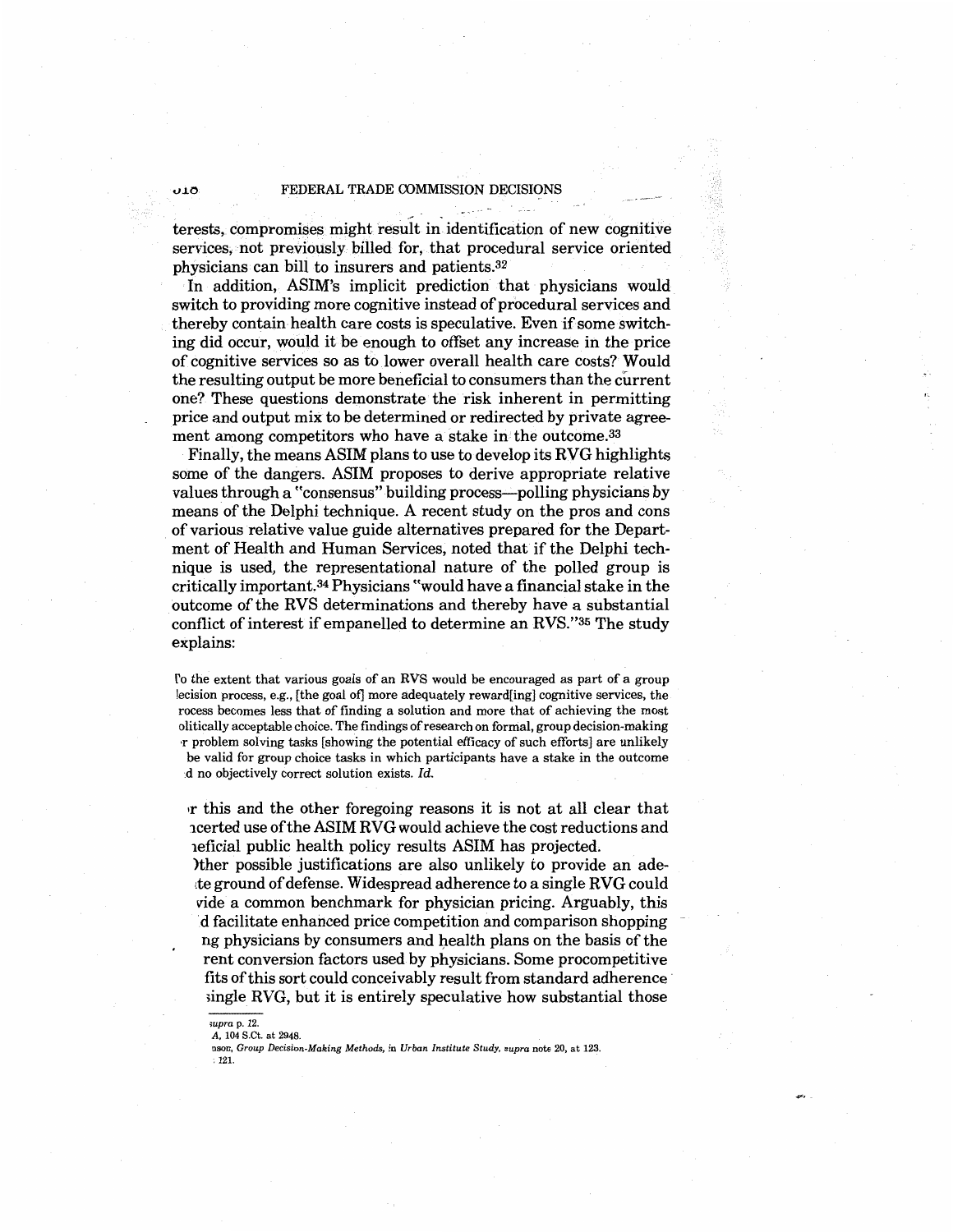benefits would be and they would iikely not outweigh the anticompetitive impact of concerted use of the RVG. Although insurers could possibly have benefitted significantly some years ago from such pricing by physicians, most insurers now have or can obtain computer profiles on physician fees that provide data on pricing differentials among physicians.36

RVGs in some contexts can serve the legitimate, unilateral business needs of third-party payors, promoting competition and efficiency. An RVG adopted for use by an insurer, self-insured employer, health maintenance organization, or the government for its own use as a third-party payor could well be valuable. Here, when a horizontal agreement among physicians to adhere to the ASIM RVG is a realistic possibility, it is also possible that some procompetitive efficiency benefits could be achieved from its unilateral use by individual thirdparty payors. It is, however, unclear how substantial such benefits would be. More important, if third-party payors have had a critical need for an RVG, it is not clear why private entrepreneurs, research centers, or the payors themselves would not have already satisfied that need, with whatever physician consultation was necessary, short of medical society promulgation of the proposed RVG with its attendant risks.37

Finally, informational benefits could flow from the availability of the ASIM RVG for unilateral use by physicians in the marketplace. Such benefits, however, would not be present when physicians conspire to adhere to the RVG, and do not merely use it as an informational tool. Such efficiencies would not, therefore, appear to constitute a valid justification for the unreasonable pricing agreement that is a risk of ASIM's proposal.

The Commission concludes, on balance, that any procompetitive efficiency benefits flowing from ASIM's proposed conduct would no be likely to outweigh the anticompetitive dangers of the agreemen to adhere to ASIM's RVG that is a serious risk of its proposal t develop an RVG raising the relative prices of cognitive services.

## *Alternative Actions to Address the Cognitive/Procedural Disparit*

There are actions ASIM can take to further its goal of reducing t alleged reimbursement disparity between cognitive and procedu: services that would not appear to raise antitrust problems and the may be helpful to public and private third-party payors. To aid thi party payors in developing sound reimbursement-programs and teria, ASIM has available a range of actions that do not require incurring antitrust risk through development of a comprehen

องอ

<sup>&</sup>lt;sup>36</sup> This information is based upon staff interviews with representatives of large and small insurers and<br>party payor administrators.

party payor administrators. 37 Commission staff interviews of representatives of insurers generally indicated a lack of enthusias: medical society developed RVG.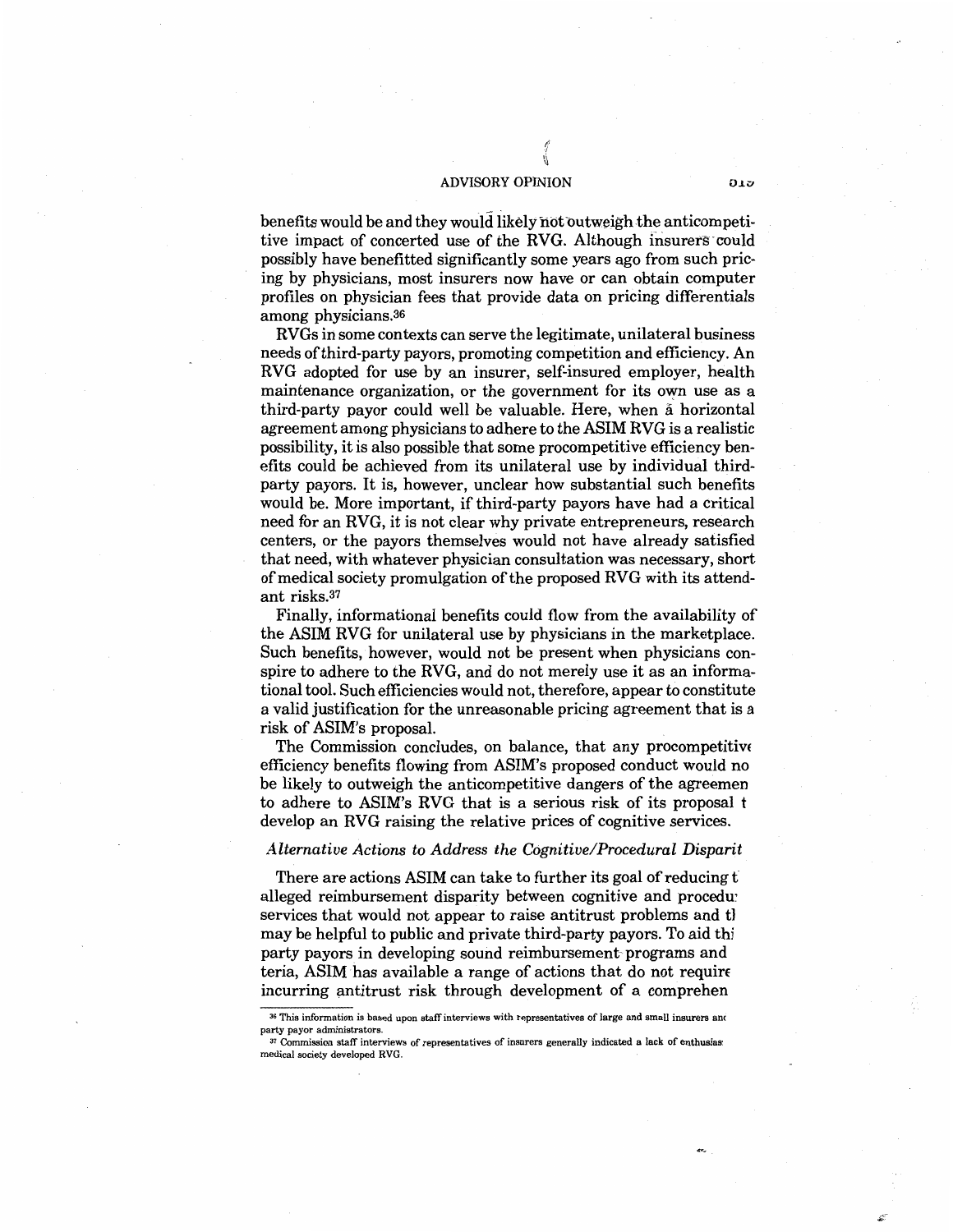## *v*<sup>*v*</sup> **FEDERAL TRADE COMMISSION DECISIONS**

RVG and its dissemination to both third-party payors and all its member physicians. For example, ASIM can seek to persuade thirdparty payors to change their reimbursement methods or amounts without running afoul of the antitrust laws so long as there· is no coercive conduct engaged in or threatened, nor any price agreement entered into between ASIM and any third-party payor lessening competition among ASIM's members. ASIM can lobby Congress or the Department of Health and Human Services for changes it desires in physician reimbursement. Expressions of opinion on the policy "question of reducing the reimbursement disparity between cognitive and procedural services as would be contained in an ASIM "white paper" do not constitute a restraint of trade and also fall within the ambit of protected free speech. Finally, ASIM can conduct research and analyses that could be used with other information by the Department of Health and Human Services or other third-party payors in constructing an RVG. ASIM could, for example, study, analyze and report on the time, complexity, or costs of specific services performed by internists without developing a formal RVG mechanism and disseminating it to ASIM's member physicians.

### *Conclusion*

The Commission has determined that the danger of an anticompetiive agreement in restraint of trade is sufficiently great that it cannot ive approval to ASIM's proposed course of conduct. ASIM can, 1ough, legitimately engage in alternative actions to redress the reimirsement inequities that it perceives. This advisory opinion does not flect a determination by the Commission that ASIM's proposed nduct would necessarily violate the antitrust laws if undertaken. lr does it denigrate ASIM's concerns about the public health and it implications of current third-party payor reimbursement patns. Rather, the Commission has determined only that advance ,roval cannot be given for the specific actions ASIM has proposed. s advisory opinion, like all those the Commission issues, is limited he proposed conduct about which advice has been requested. v direction of the Commission.

#### *Letter of Request*

### March 1, 1984

Mr. Muris:

behalf of our client the American Society of Internal Medicine W'), we hereby request an advisory opinion pursuant to 16 §§ 1.1 to 1.4, concerning the development and dissemination of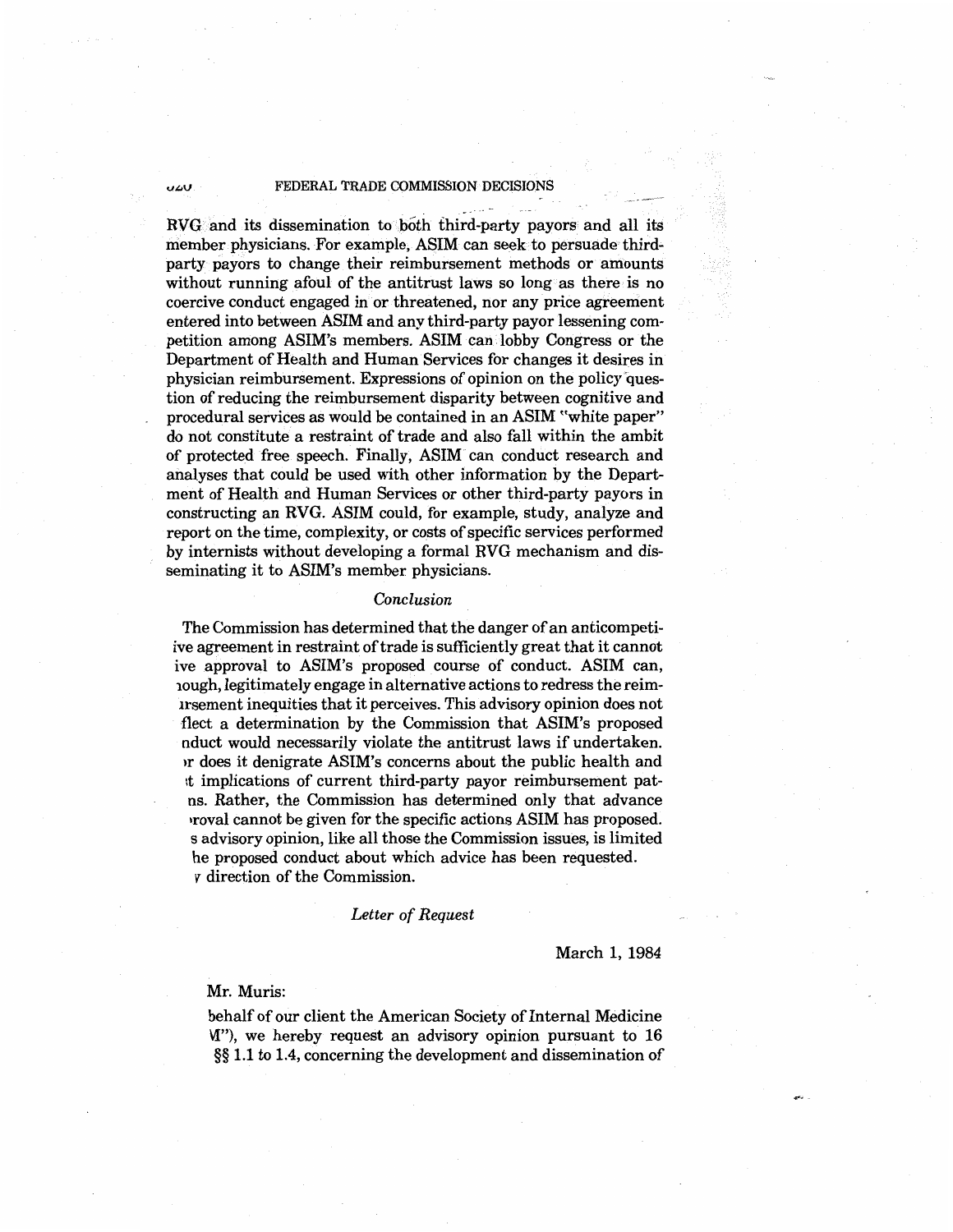a relative value guide designed to reduce the disparity in reimbursement between cognitive and procedural physician services.

## I. *Background*

The American Society of Internal Medicine is the national association of physicians specializing in internal medicine. ASIM believes that current reimbursement policy provides the wrong incentives for utilizing physician services and that these incentives need to be reevaluated. For example, under present insurance payment systems physicians are encouraged, by the high level ofreimbursement, to use costly technological and procedural services-EKGs, X-rays and surgical and diagnostic procedures. At the same time, physicians are discouraged, by the low level of reimbursement, from utilizing more time consuming cognitive services-diagnosing patient health problems, providing preventive education, and evaluating lifestyle effects on health.

ASIM believes that the physician reimbursement system should be revalued to increase the relative value of cognitive services and decrease the relative value of procedural services, in order to encourage the use of more personal services and discourage the overuse of procedural services. It is further believed that an increase in the relative amount at which cognitive services are reimbursed, as compared to procedural services, would encourage physicians to spend more time and effort in personalized aspects of care. The increased value of cognitive services should also provide new incentives for more physicians to choose primary care specialities utilizing relatively large amounts of cognitive services.

#### II. *Activities in Question*

ASIM wishes to promote the concept of changing the physiciar reimbursement incentives, away from costly technical services am toward less costly personal care services—the cognitive services. In this effort, ASIM will develop and disseminate its evaluation as t how cognitive services can be valued when compared to procedural services to supply an alternative to the current reimbursement sy tern. ASIM will also propose relative value guides for listed medic: and surgical services based on factors designed to reduce the discre ancy between cognitive and procedural services.

Initially, ASIM proposes to develop relative value guides only f those cognitive and procedural services provided by physicians w specialize in internal medicine. ASIM intends in the future to we with other physician organizations—including the surgical societ -to develop relative value guides for all listed medical and surgi services, also based on factors designed to reflect relative differen in the cognitive skills and costs required to provide each service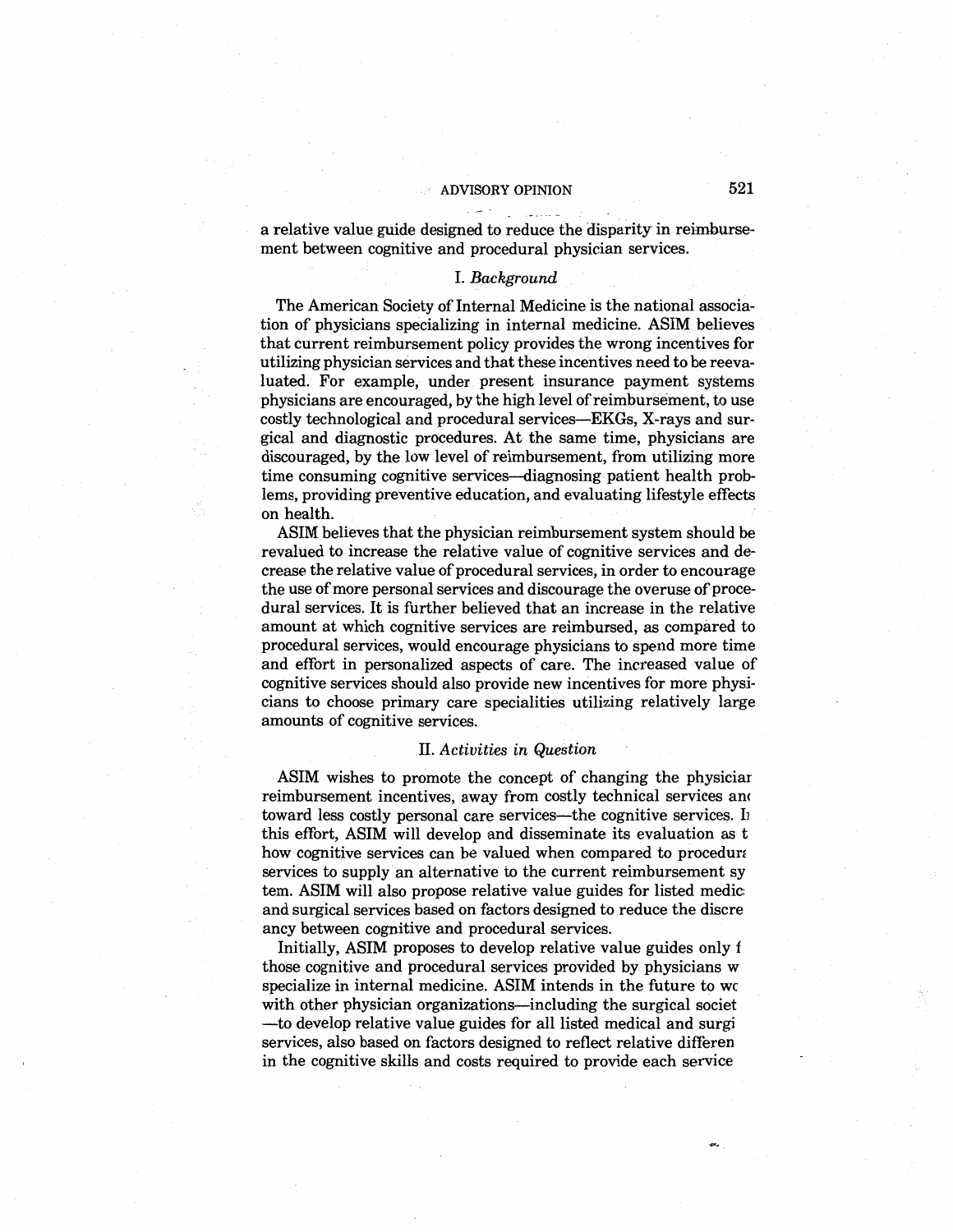## 522 FEDERAL.TRADE COMMISSION DECISIONS  $\frac{1}{2}$

These relative value guides ("RVG proposal") will contain no conversion factors or pricing information of any kind and will· in noway constitute a fee schedule but, instead, will merely list medical services against which relative values will be assigned based on a listed set of relevant factors. As a result, the RVG proposal will merely describe the relative cost and difficulty of certain cognitive services in relation to other services. In this regard, many third party payors agree with the need to reduce the disparity in payment incentive but point to the unavailability of any RVG that accomplishes the desired result.

The development of such a relative value guide for internists' services will necessitate that ASIM consult with various other physician organizations representing the subspecialties of internal medicine (cardiology, gastroenterology, infectious disease, allergy, et al). Each organization will be asked to share with ASIM its assessment of the relative time, complexity, training, and overhead costs involved in each service commonly provided by internists in its subspecialty, and the recommended relative value for each based on these factors. ASIM will then take these recommendations, develop a draft RVG, and attempt to build a consensus among the various internal medicine organizations in support of the new RVG as a valid basis for reducing the disparity between cognitive and procedural services.

The RVG proposal will be developed in a "white paper" which will explain the problems caused by the cognitive-procedural service reimbursement disparity and will provide written examples, by way of relative value guides, as a method to reduce such disparity. The "white paper" will illustrate "how to" use the relative value guides ~o change the reimbursement structure from the current procedural 1ervice basis to a cost of resources basis. The purpose of the "white )aper" will be to pursuade and it will itself emphasize its voluntary .nd advisory nature. It will contain no explicit or implicit threats of ny kind against physicians, payors or purchasers. Nor will ASIM sue any such threats in connection with its dissemination or otherise.

ASIM intends to send the RVG proposal to its members, third party 1yors, and preferred provider organizations ("PPOs") and request at they consider using the RVG proposal as a guide to develop a imbursement program consistent with the approach contained in e proposal. ASIM also intends to hold follow up discussions and etings with interested payors. ASIM will further advise each of its ysician members to evaluate the proposal and will recommend that vsicians supportive of the concept request a reevaluation of the 1tive values of physician services in existing or proposed PPO angements, and to participate in any such reevaluation. ASIM will , however, engage in coercive conduct of any kind in this connec-  $\mu$ , nor will it serve as common agent for any of its members which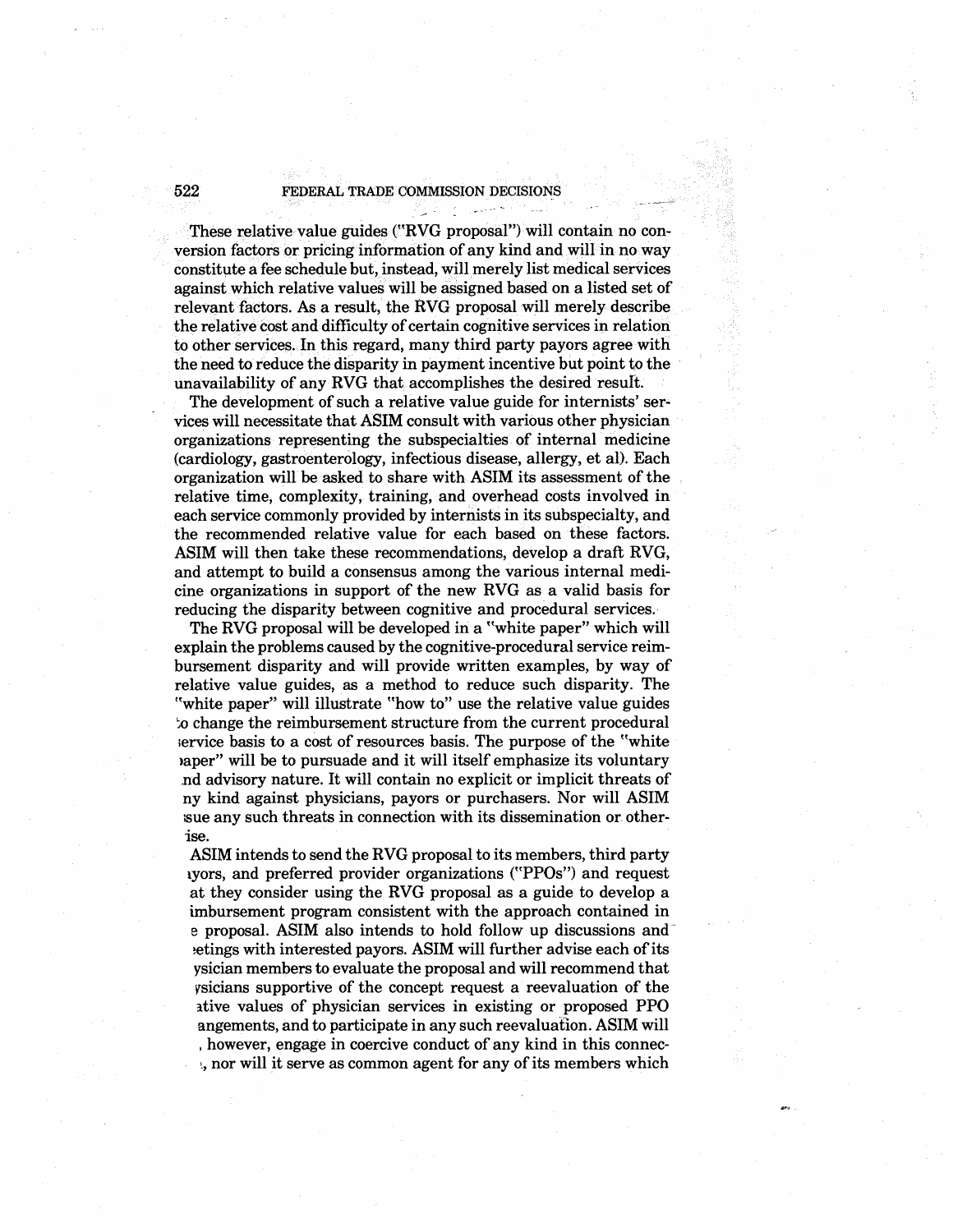**f\.LJ V .11.Jvu,,.** ---- \_\_ ..

Finally, to facilitate the critical discussion of the issues involved and to promote the concept of RVG within the medical profession, ASIM will exchange information regarding the relative value of various services with the American Academy of Family Physicians, the American Academy of Pediatrics or other primary care organizations. However, no price information of any kind will be considered, discussed, or transmitted in any such communication, nor will any explicit or implicit threat or coercive conduct of any kind be undertaken.

## **III.** Statutory Provision

The foregoing activities raise questions under Section 1 of the Sherman Act<sup>1</sup> and Section 5 of the Federal Trade Commission Act.<sup>2</sup>

## IV. *Present Law*

It is clear that agreements to fix prices or to set fee schedules, or other arrangements which produce anticompetitive effects, violate the antitrust laws. *Arizona v. Maricopa County Medical Society,* 102 S.Ct. 2466 (1982) *(''Maricopa").* 

The Supreme Court has recently determined that an agreement to establish a fee schedule constitutes *per se* price fixing. *See Maricopa.*  Although the Federal Trade Commission ("FTC") has not litigated that issue, it has obtained consent orders by which certain professional association agreed to withdraw and to refrain from developing in the future any RVG which also contained conversion factors. *In re California Medical Association,* 93 F.T.C. 519 (1979); *In re Minnesota State Medical Association,* 90 F.T.C. 337 (1977).3

Nevertheless, the mere development and circulation of an RVG, without conversion factors, is price neutral and does not necessarily have an anticompetitive purpose or effect. Moreover, activities proposed herein would not involve the implementation of any particular RVG. Indeed individual physicians, third party programs and purchasers of health care all would be explicitly advised to make independent decisions regarding the implementation of any such proposal. Finally, it is significant that the ASIM proposed RVG is designed to reduce total health care costs by creating incentives to

tions.

<sup>&</sup>lt;sup>1</sup> 15 U.S.C. 1

 $2,15$  U S  $C$ ,  $45$ 

<sup>&</sup>lt;sup>3</sup> Although the complete facts are not known, the FTC has also made agreements and obtained consent orders wherein certain professional society have agreed, among other things, to refrain from developing relative value studies where no mention of conversion factor was made. *In re American College of Radiology,* 89 F.T.C. 144 (1977) *In re American College of Orthopaedic Surgeons,* 88 F.T.C. 968 (1976); *In re American College of Obstetricians an, Gynecologists,* 88 F.T.C. 955 (1976).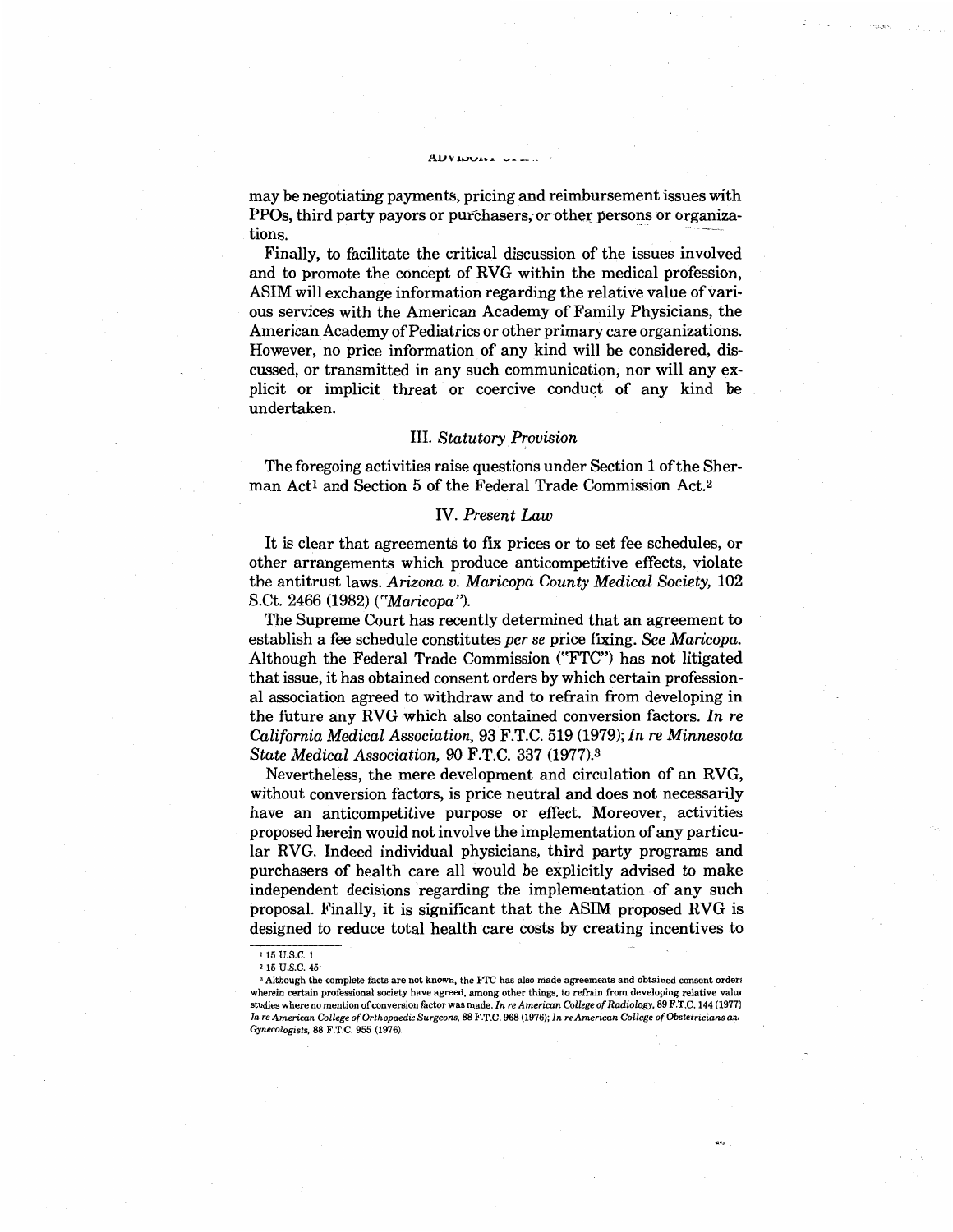## FEDERAL TRADE COMMISSION DECISIONS

 $\frac{1}{2}$  $\mathcal{I}$ 

substitute low cost care for high cost care. Many of the existing physician reimbursement systems create precisely the opposite incentive.

Judicial precedent has determined that without conversion factors the circulation of relative value guides among association members, individual physicians, component societies, agencies of federal and local government and third party payors, does not violate the antitrust prohibitions against price fixing when the RVG is intended only as suggested methodology for arriving at appropriate fees. *United States v. American Society of Anethesiologist,* 473 F. Supp. 147 (1979). *CASA").* In *ASA* the court found that the publication and circulation of RVG did not amount to an agreement to use the RVG in pricing services and that the circulation of RVG did not curtail competition or interfere with the setting of prices in the marketplace. *Id.* 

Indeed, the FTC has recently addressed the issue of whether the mere circulation of even price related information amounted to price fixing and concluded that merely providing information, opinions or advice does not violate Section 5 of the Federal Trade Commission Act ("FTCA"). *In re Michigan State Medical Society,* Dkt No. 9129, 3 Trade Reg. Rep. (CCH) n 21,991 (Feb. 17, 1983). *("Michigan").* Although the Commission in *Michigan* determined that the medical society's agreement to fix prices and to boycott third party payors violated Section 5 of the FTCA, the Commission exempted exchanges of information which did not amount to an imposition of a price related agreement. Accordingly, price related communications that do not involve an explicit or implicit agreement or an attempt to reach an agreement were held not to violate Section 5.

The Supreme Court has also recognized that even the mere sharing of price related information does not in itself violate the antitrust laws. *United States v. United States Gypsum* Co., 428 U.S. 422 (1979). *CGypsum"* ). In this regard the Court has stated that:

[t]he exchange of price data and other information among competitors does not invariably have anticompetitive effects; indeed such practices in certain circumstances increase economic efficiency and render markets more, rather than less, competitive.

438 U.S. 422, 440 n. 16 (1978). Thus, the Supreme Court refused to mandate the conclusion that a price fixing violation automatically follows from a finding that the exchange of price information has an impact on prices.

With regard to discussions with third party payors, an association may send information and may express the views of its membership. *Michigan* at 22,469 (where the Commission determined that the order ;o cease and desist did not reach noncoercive expressions of the medi- ~al society's views or the views of its members when made to third >arties).4 Moreover, advocating physician participation in decision

4 Although binding joint negotiation with third party payors may amount to price fixing. Section 5.3.

524